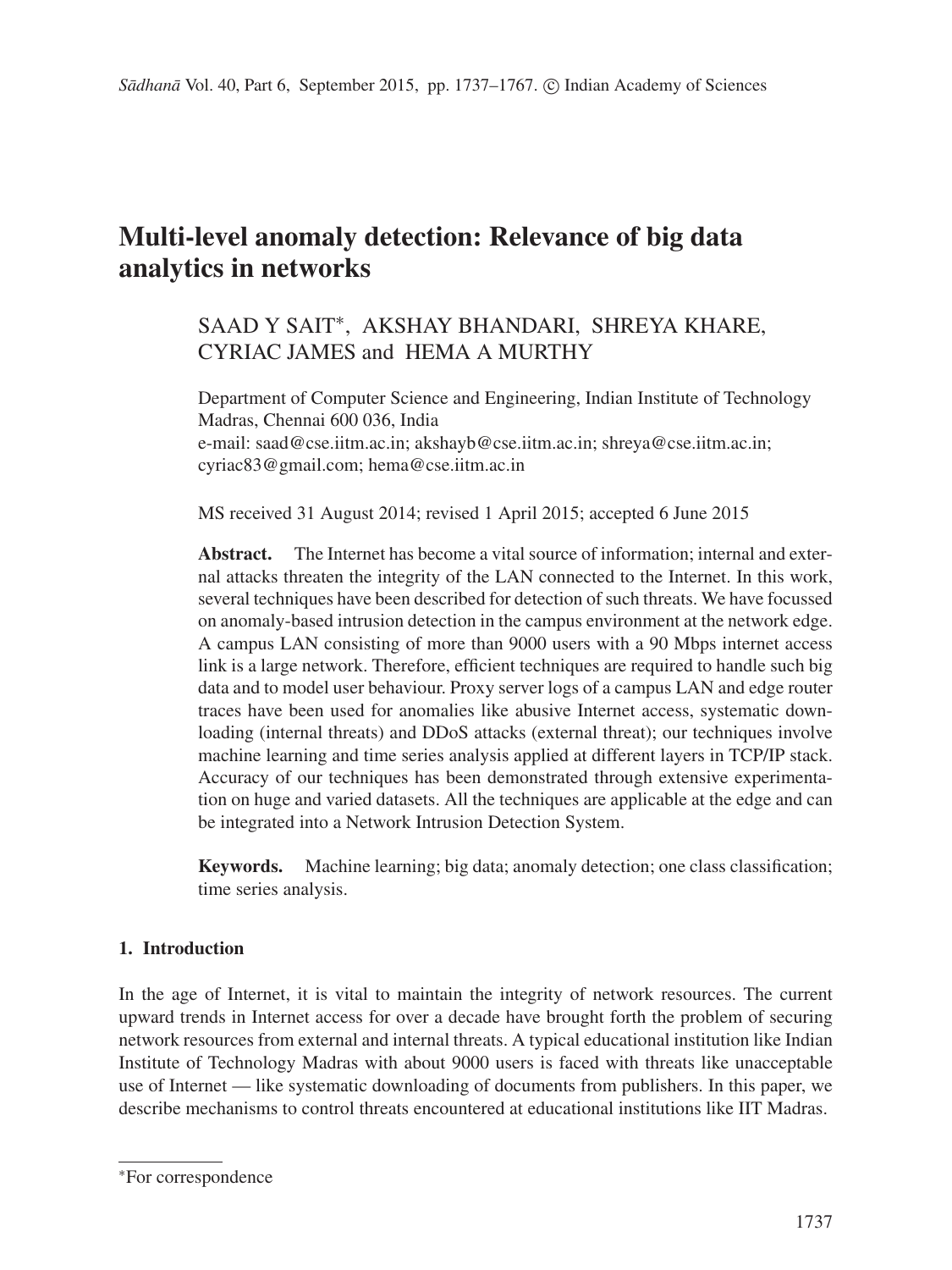Traditionally, Network Intrusion Detection System (NIDS) (Mukherjee *et al* 1994) has been used to detect unusual network behaviour. Network intrusion detection systems may be *signature-based* or *anomaly-based*. While the former aims to identify attacks by matching attack patterns with signatures, the latter tries to define what comprises normal usage, and triggers an alarm when deviations from normal usage are observed. The former is unable to identify new attacks while the latter has the potential to do so, but at the cost of a larger number of false positives. In our work, we have focused on anomaly-based network intrusion detection (A-NIDS).

A-NIDS techniques may be statistical, knowledge based or machine learning based (Garcia-Teodoro *et al* 2009). In the statistical-based technique, a normal profile of traffic is maintained; current traffic is compared with the normal traffic to obtain an anomaly score, which when it crosses a threshold, then an anomaly is flagged. Expert-systems based approaches intend to classify audit data based on a set of rules obtained from training data. Machine-learning based approaches are based on building a behavioral model from labelled data which can be used to categorize examples.

A-NIDS may be applied at different levels. For e.g., protocol analysis, behavior analysis, flow analysis and application semantics. A more recent trend in A-NIDS is the use of distributed architecture to detect intrusions by means of detectors co-operating together with a central console to supervise the overall detection process (Seresht & Azmi 2014). Another trend is to make these detectors as pluggable modules, and detection capability is obtained by combining and correlating the information from different detectors. This last type of IDS has been referred to as a *multi-level IDS* (Al-Nashif *et al* 2008).

While prior techniques have combined the output of detectors at various levels — viz. protocol analysis, flow analysis, application semantics (Al-Nashif *et al* 2008), and in some cases output from kernel-level and user-level detectors (Dini *et al* 2012), the novelty of our approach lies in the fact that only one of our detectors is active all the time — the detector at the network (IP) layer; this basically models the traffic at the edge using coarse-grained (linear) time series models which are not computationally intensive. When this detector detects anomalous behaviour, it triggers the detectors in upper layers to confirm the type of attack (viz. abusive usage, systematic downloading or DDoS). The detectors in the upper layers are typically more complex in nature; they are started only when an attack is detected.

Typically LAN topology in educational instituitions is as shown in figure 1. We have designed detectors using machine learning techniques for abusive usage, systematic downloading and DDoS attacks which can be incorporated at the IDS.



**Figure 1.** LAN topology.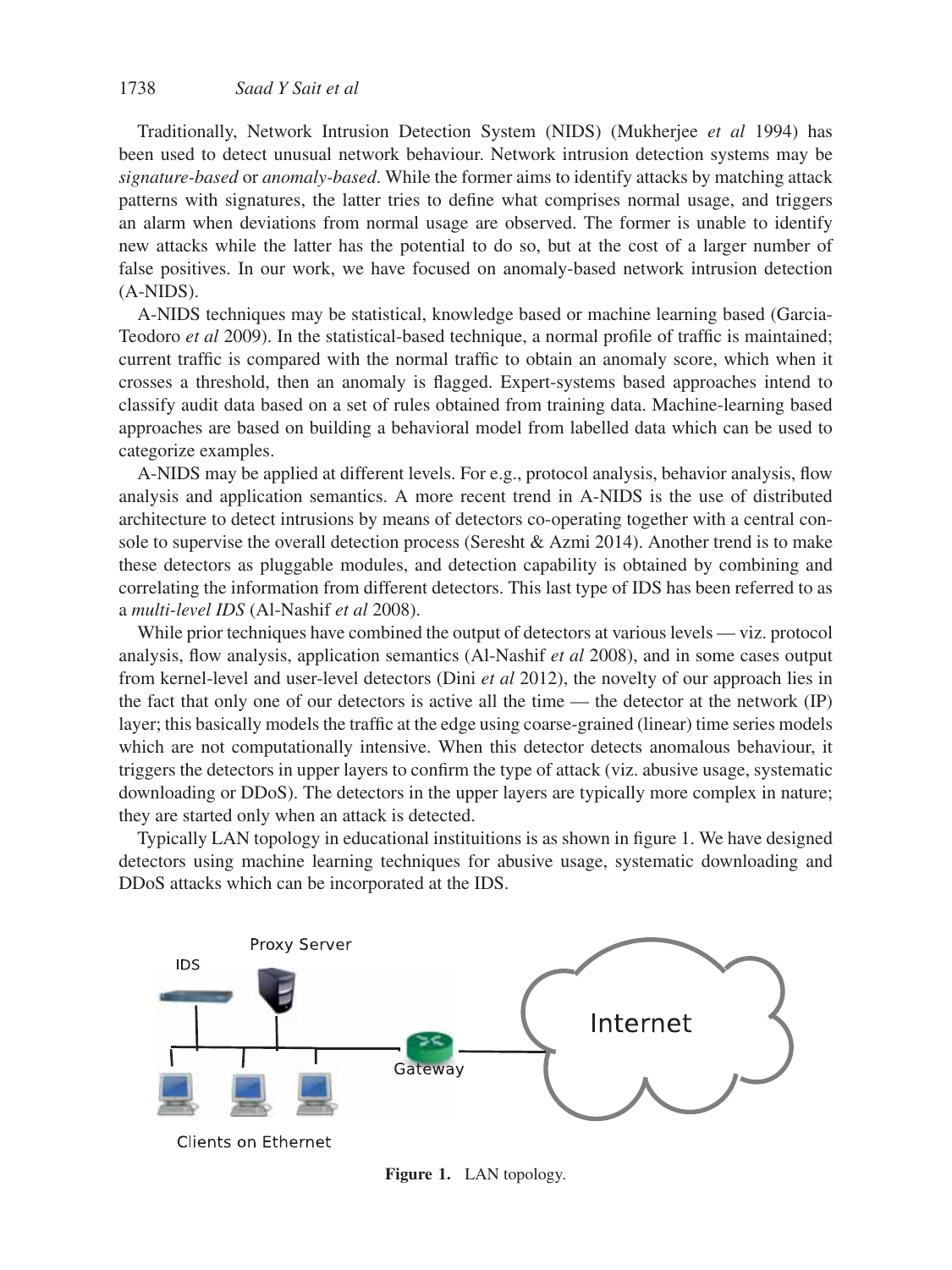Section 3 discusses detection of abusive Internet access and URL classification, while section 4 discusses malicious attacks like systematic downloading and DDoS detection. Section 5 deals with anomaly detection. Finally, conclusions are provided in section 6.

#### **2. Multi-level anomaly detection**

The system we have designed targets educational institutions which are prone to attacks like abusive usage, systematic downloading and DDoS. In what follows we discuss some of the approaches to detection, and suggest our solution to each individual problem. We have considered only anomaly-based detection schemes. For signature-based schemes, an exhaustive sequence of events that specify normal behaviour need to be maintained; even minor variations in this behaviour may not be detected; further, they can detect only known attacks.

(i) *Systematic downloading*: Typically a campus pays a fee to the publishers (like IEEE, ACM, etc.) for subscription to its research articles, which covers access for personal usage. Systematic downloading is the excessive download of licensed publications from a publisher which violates the acceptable usage policy. It culminates in the denial of access for the entire institution. Detection of such an attack using a threshold is not practical because of the dynamic nature of the traffic to these publishers. We have used time series models to learn the traffic model and devised an automated technique which can capture the intent of the user and pro-actively detect systematic downloading.

Tracking significant changes in the traffic pattern provide an insight for detecting anomalies. Thottan & Ji (1998); Wu & Shao (2005) deploy time series data obtained from management information base variables (MIB) to raise alarms for network anomalies. Time series analysis have been used in many applications like spam detection, system failure detection, biosurveillance, etc. Rule based, pattern matching and statistical analysis approaches are the popular methods of detecting anomalies in time series (Thottan & Ji 2003). Rule based detection systems require an exhaustive database containing the rules of behaviour of the faulty system (Ndousse & Okuda 1996), but these systems are too slow for real time applications. In pattern matching based techniques, anomalies are defined as a deviation from normal behaviour that can be associated with parametric and non-parametric changes evolving gradually in the system (Chin *et al* 2005). Statistical pattern matching techniques attempt to address variability in traffic, by building traffic profiles using online learning (Thottan & Ji 2003). Divakaran *et al* (2006a); James & Murthy (2012); Thottan & Ji (1998); Wu & Shao (2005) and Liu & Kim (2010a) implement various statistical approaches to detect anomalies and intrusions in different systems.

Our work performs anomaly detection using time series models in tandem with pattern analysis techniques (One-class classification) for evolving environments. This hybrid approach has been used to design an agent that can be used at the campus proxy to detect systematic downloading on the fly. While signal processing provides a good set of features, pattern analysis makes use of these features for modelling and detection.

(ii) *Abusive usage*: Abusive usage is another common problem with campus networks. Bommepally *et al* (2010) has found that a large fraction of the Internet access bandwidth is consumed by a small number of users. Prior work in this area (Chu & Chang 2007; Kumar *et al* 2000; Lin *et al* 2004; Paine & Griggs 2008) simply counts the bytes for each user to detect abusive usage. However, detection of such users is not as straightforward as counting the bytes. This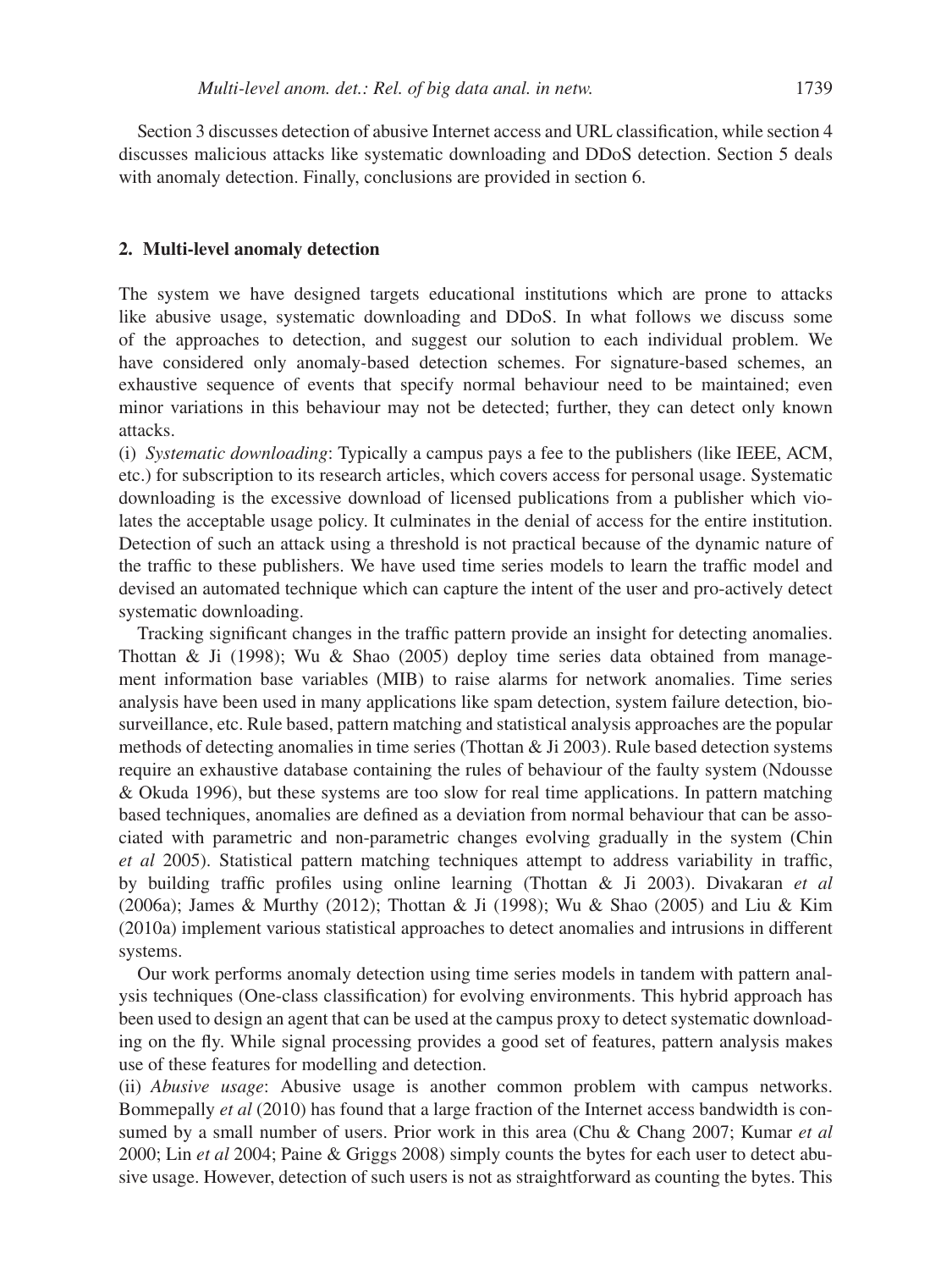is because downloading 1GB data during lean hours is not the same as downloading during peak hours. A more accurate way would be to compute the measure

$$
\varphi_u = \frac{b_u}{\frac{tot}{N}},\tag{1}
$$

where N is the number of Internet users during the day,  $b<sub>u</sub>$  is the bytes downloaded by user u in a day and tot is the total bytes downloaded by all users in that day. However, this requires monitoring and computation across all users. Given a small set of suspicious users, it is far easier to determine if they fit a pre-trained model of abusive users; for this again, machine learning techniques prove useful.

(iii) *DDos detection*: Distributed Denial of Service (DDoS) is a common malicious attack on computer systems. Many signature-based approaches have been proposed in order to detect these attacks (Syndefender and Syn-cookies). The disadvantages of these schemes have already been mentioned.

Time series modelling, has been used in the past to detect anomalies (Divakaran *et al* 2006b; Siris & Papagalou 2006; Wang *et al* 2002b). Modelling using *fine-grained* time series becomes all the more important in the context of such attacks, that are shown to affect the dynamics of the system at fine scales (Guirguis *et al* 2005a). These dynamics get averaged out during aggregation for coarse-grained feature(s) and can be studied only by modelling with fine-grained features(s).

Two approaches have been used in time series modelling; parametric and non-parametric. Parametric approach is used when a model is valid over the entire input space. So, the model coefficients are estimated from the training data to build a single static model. This is possible when the series is stationary. If the above conditions are not satisfied, then model coefficients are updated using data collected over regular time intervals to the order of a few seconds or minutes. This is the non-parametric approach. Most studies (Arshadi & Jahangir 2011; Divakaran *et al* 2006b; Siris & Papagalou 2006; Wang *et al* 2002b; Ye *et al* 2003) use *non-parametric* time series methods to model fine-grained network time series extending to days and weeks. The benefits of the parametric approach are that model parameters can be determined using standard parameter estimation techniques rather than empirically; moreover, they need not be recomputed at regular intervals. This work aims to decouple the stationary and non-stationary components in the time series, thereby enabling the computation of simple parametric models for the former which will remain valid for months ahead.

Two known techniques for intrusion detection are signature-based and anomaly-based. While the former aims to identify attacks by matching attack patterns with signatures, the latter tries to define what comprises normal usage, and triggers an alarm when deviations from normal usage are observed. The former is unable to identify new attacks while the latter has the potential to do so, but at the cost of a larger number of false positives.

(iv) *Anomaly detection at IP layer:* Figure 2 describes the proposed system. Our technique comprises detection at various layers; the network volume analyzer builds a coarse-grained time series (using linear models) of bytes transferred in each sampling interval. The efficacy of using linear prediction to detect network anomalies has been demonstrated in Thottan & Ji (2003). Due to the simplicity of the model, predicted values can easily be computed and anomalies flagged off for deviations that are above a threshold. Alarms at this layer are used to trigger detectors at higher layers viz. DDoS detection at transport layer, systematic downloading and abusive Internet access at the application layer. This scheme has the benefit that simple coarse grained time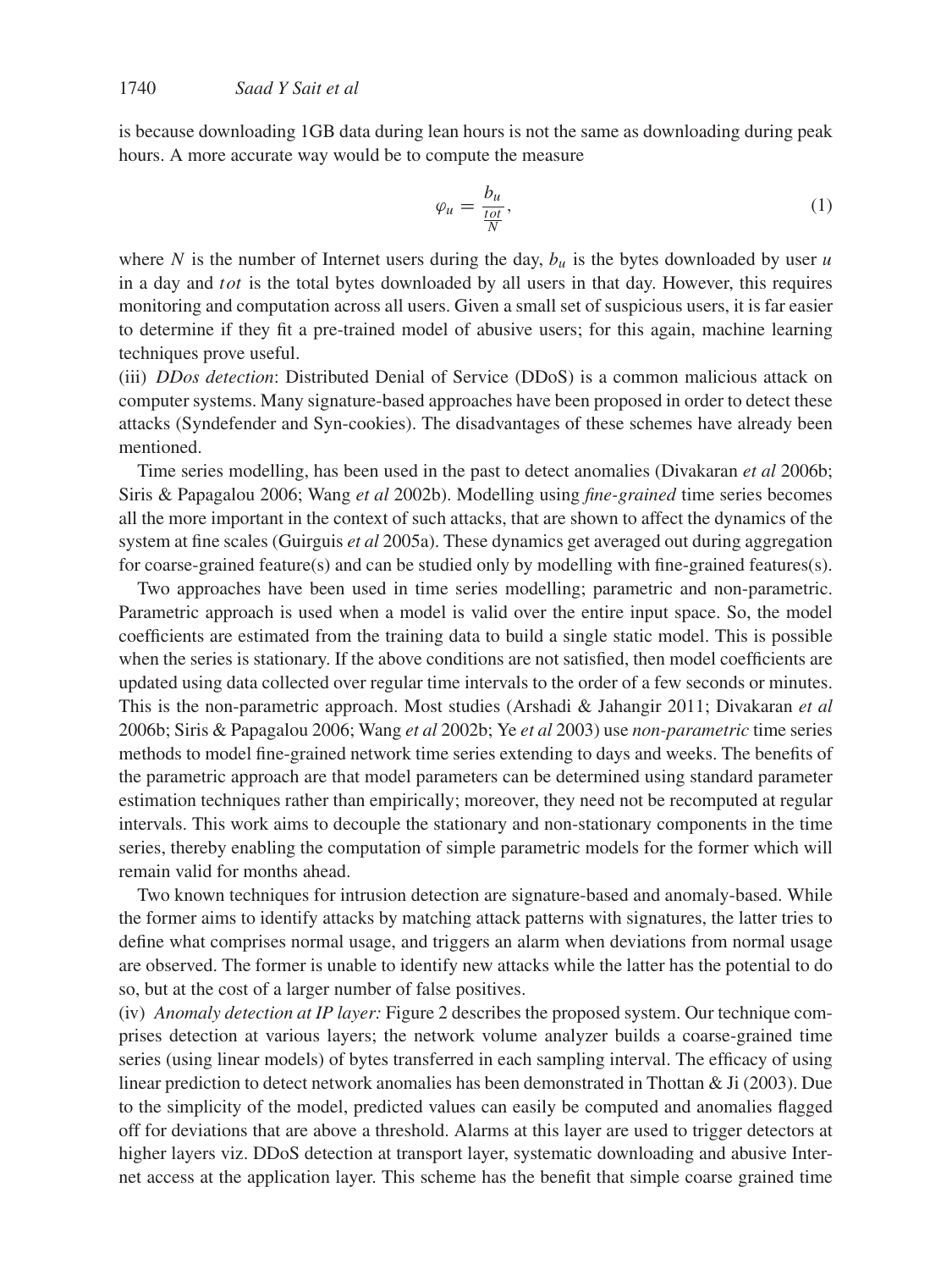

**Figure 2.** Architecture of the multi-level anomaly detection system.

series, are used to detect the attacks which can be confirmed by further analysis in the upper layers. The agents in the upper layers are typically more complex in nature; they are started only when an attack is detected.

Further, we have designed an innovative technique to classify URLs based on the meta-data obtained from the web-pages. This can be used by abusive usage detector in order to categorize URLs which would enable more accurate feature vectors.

#### **3. Detection of abnormal usage**

Use of Internet in college campuses has increased drastically in recent years, with proportionate increase in abusive usage. On college campuses, there has been a drift in the primary use of the Internet from academics to videos and entertainment based content which consume a major share of the bandwidth. This has forced the administrators in some cases to exercise rate limitation policies to ensure that all users get a fair share of the bandwidth. This shaping of network traffic e.g., by blocking Youtube, Facebook, etc. or restricting the time of usage, prevents users from accessing useful (academic) information that is available through these channels. The idea is to apply user based policies, and rate limit flows belonging to abusive users, thereby saving bandwidth for other users. We have done this by innovatively classifying URLs as entertainment, academic or any other category. This provides valuable information which can be used to select features for classification and characterization of users. Data from proxy logs has been used to build models for URL as well as user classification.

#### 3.1 *Abusive usage control*

We consider the problem of abnormal Internet access during peak hours. LANs in university campuses and commercial institutions that access the Internet are faced with the problem of bad Internet experience during peak hours. Bommepally *et al* (2010) has found that a large fraction of the Internet access bandwidth is consumed by a small number of users. These users need to be controlled so that Internet access can be fair to everyone. For this, suspicious users may be categorized as *high* or *low* users. Then suitable control policies may be applied to control the high users.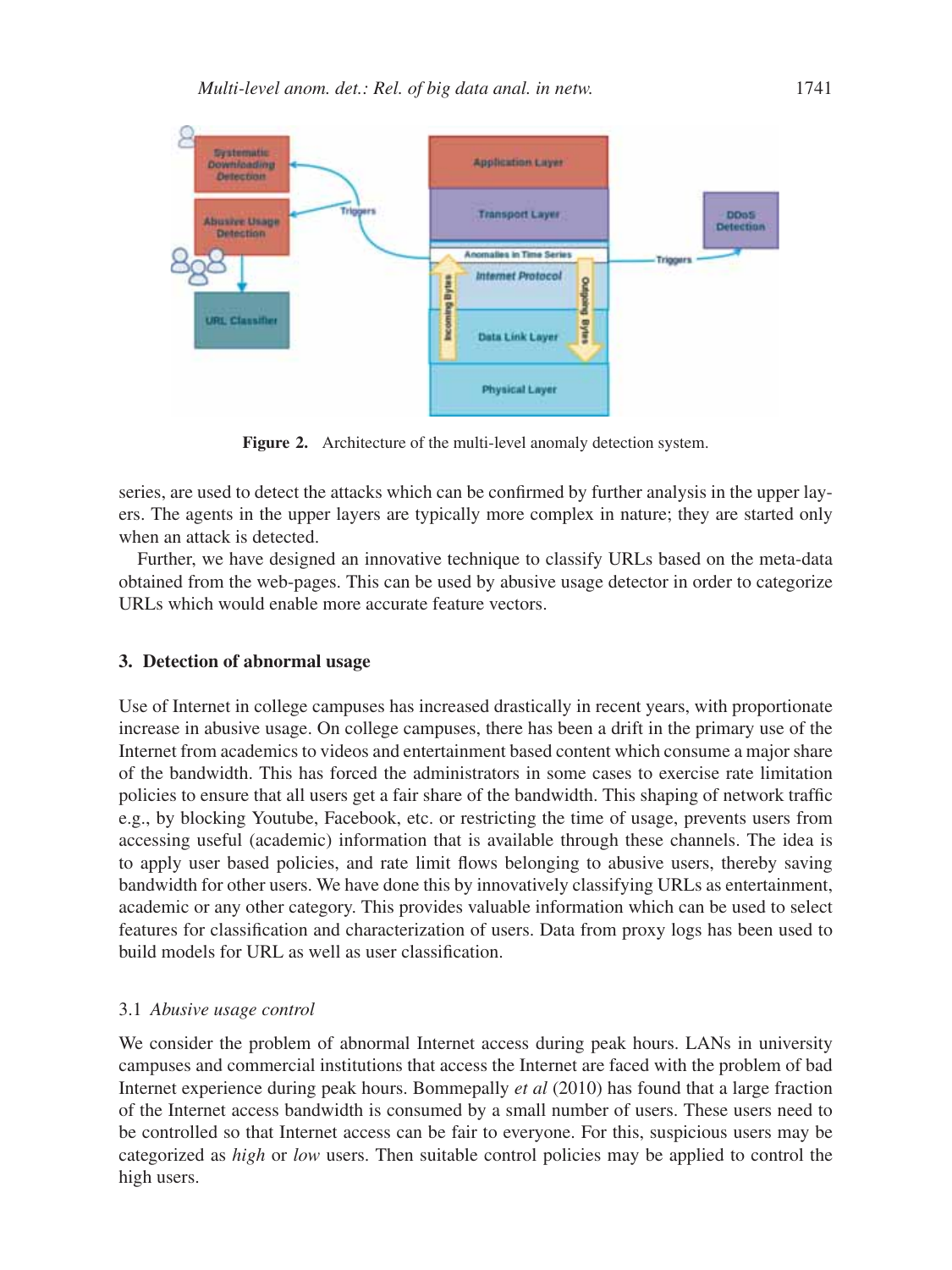Previous work with respect to controlling abusive Internet access may be found in Chu & Chang (2007); Kumar *et al* (2000); Lin *et al* (2004); Paine & Griggs (2008); while Kumar *et al* (2000) controls peak hour usage, Lin *et al* (2004); Paine & Griggs (2008) control abusive usage by scheduling packets of misbehaving nodes on a low priority queue. Chu & Chang (2007) extends the work in Lin *et al* (2004) with time-of-day pricing (TDP), and obtains significant improvements in peak-hour usage and fairness, and load balancing across the time periods. Although Lin *et al* (2004); Chu & Chang (2007); Paine & Griggs (2008) provide effective mechanisms to control Internet access, their solutions assume static IP addresses, which may no longer hold due to the widespread use of wireless devices; they also assume that every user has his own (unshared) node.

Using the proxy server logs of IITM, suitable machine learning models may be built for high and low usage at the end of each month (see figure 3). These models are then used during the course of the month to categorize suspicious users based on their past week's usage into high and low categories; then policies are accordingly applied depending on the category. The advantage of such models is that suspicious usage may quickly be classified based on the machine learning model rather than performing extensive calculations on the usage across all users.

In what follows, we have analysed the suitability of NB and GMM models for identifying high users and characterizing them. We have outlined two models — *usage-based* model and the other *user-based* model. While the usage based model is suitable for identifying high users, the user-based model may be used for characterizing them. We recommend weekly features rather than daily features for classification; intutively, this is better as it is unfair to penalize based on a day's usage. Further, we have shown empirically that a week's usage is more reflective of the behavior of a high user than a day's usage.

3.1a *Data set used and features*: The data set we used consists of one month of proxy server logs of a university campus which had a 90 Mbps Internet access link, with 6906 users on the LAN. The features used for building the models are shown in table 1. A bag of words model is used as a feature vector i.e.,  $\langle f_1, f_2, \ldots, f_n \rangle$ , where each feature  $f_i$  is the number of occurrences of the feature  $i$ , or, in the case of a statistical feature - its count in a certain time period (typically a day or a week).

3.1b *Labelling*: Labelling is the task of ground truthing. Examples have to be labelled before a machine learning model can be built. Each example is a vector of the kind mentioned in the



**Figure 3.** Internet access control framework.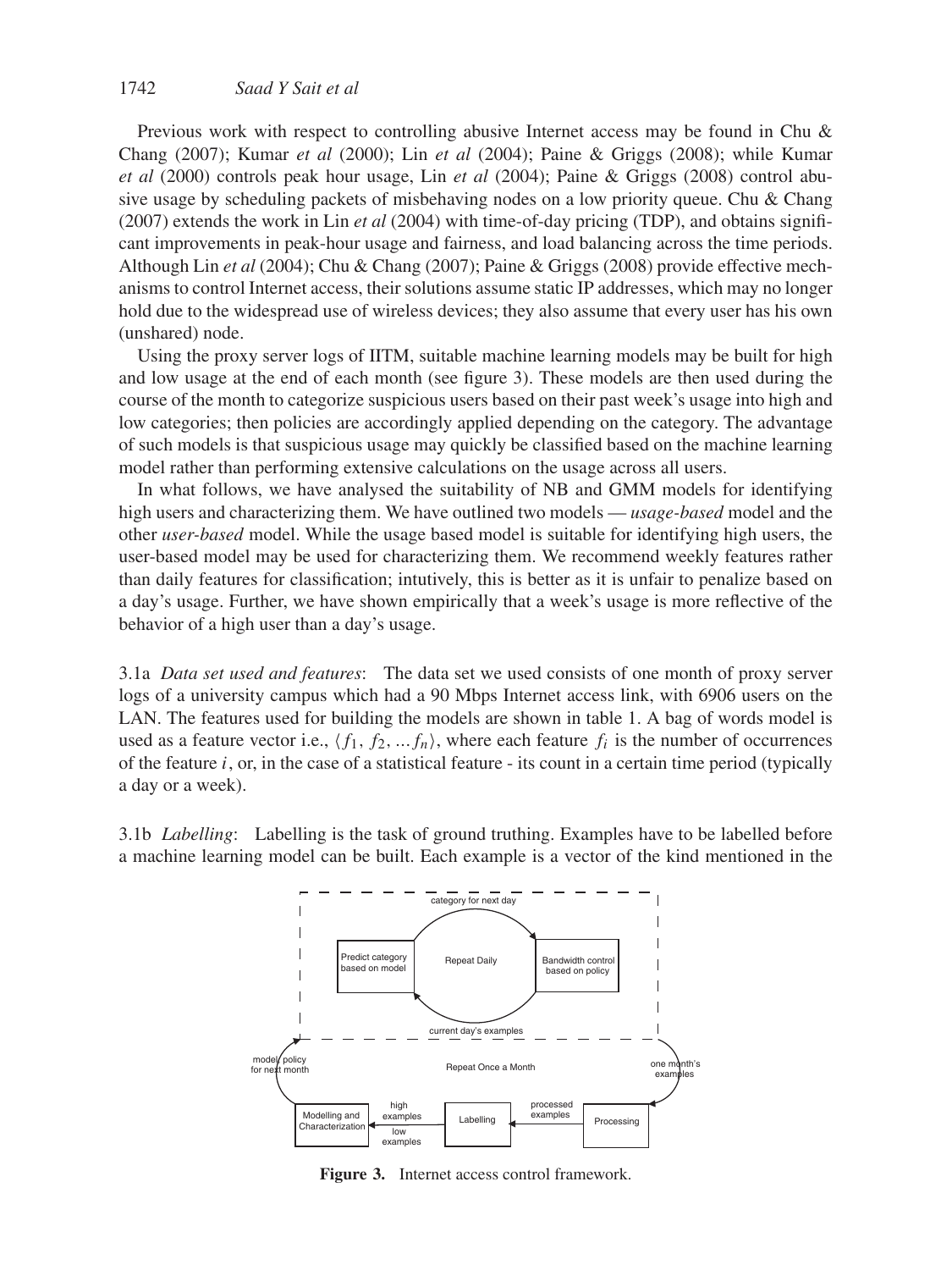| Feature type      | <b>Feature Name</b>                                                                                                                             |  |
|-------------------|-------------------------------------------------------------------------------------------------------------------------------------------------|--|
| URL type          | Social Networking, Video Hosting, Academics, Email, Web Search,<br>Movies, News, Sports, Shopping, Travel, Sharing                              |  |
| Content type      | Text, image, video, audio, compressed format, executables, javascript,<br>real time audio/video, rss feeds, pdf, xml                            |  |
| HTTP request type | Get, post, head, put, delete                                                                                                                    |  |
| Action            | Hit, miss, tcp denied                                                                                                                           |  |
| <b>Size</b>       | Different sizes                                                                                                                                 |  |
| Statistical       | Total bytes downloaded, number of packets, number of hours of access,<br>bytes per hour, average bytes per packet, variance of bytes per packet |  |

**Table 1.** Features extracted from proxy logs.

previous section. The label would be whether the example is representative of high or low usage. Before we label an example, we first obtain a metric called *usage fairness index* for each usage example. This is computed as

$$
\varphi_u = \frac{b_u}{\frac{tot}{N}},\tag{2}
$$

where N is the number of Internet users during the day,  $b<sub>u</sub>$  is the bytes downloaded by user  $u$  in a day and tot is the total bytes downloaded by all users in that day. In other words, this is the ratio between the bytes downloaded by a user and the number of bytes he is eligible to download assuming equal sharing between the users. However, simply counting the total number of Internet users during the day and substituting in place of N would give an inaccurate estimate of  $\varphi_u$ . This is because a user who accesses the Internet for only 5 minutes cannot be treated on par with the one who uses it for hours on end. Therefore, the number of users is counted by taking into account the time spent on the Internet; if  $T_{avg}$  represents the average time spent in a day by the average user on the Internet, a user  $i$  contributes an amount

$$
\frac{T_i}{T_{avg}}
$$

to the number of users. Thus, we compute effective number of users  $N_{eff}$  as

$$
N_{eff} = \frac{\sum_{i} T_{i}}{T_{avg}}.
$$
\n(3)

Substituting  $N_{eff}$  in 3 in place of N in 2 we get

$$
\varphi_u = \frac{b_u}{tot} * \frac{\sum_i T_i}{T_{avg}}.
$$

The value of  $T_i$  can be approximated by breaking up the time into 5-minute intervals. In that case  $T_i$  would be the number of slots during which user i accessed the Internet, and  $T_{avg}$  would represent the average number of slots during which an average user accessed the Internet.  $\varphi_u$  is calculated for each user  $u$  for each day. Based on this value, the data is divided into high and low usage classes by choosing a threshold. Hereafter we shall refer to the usage fairness index as simply *fairness*.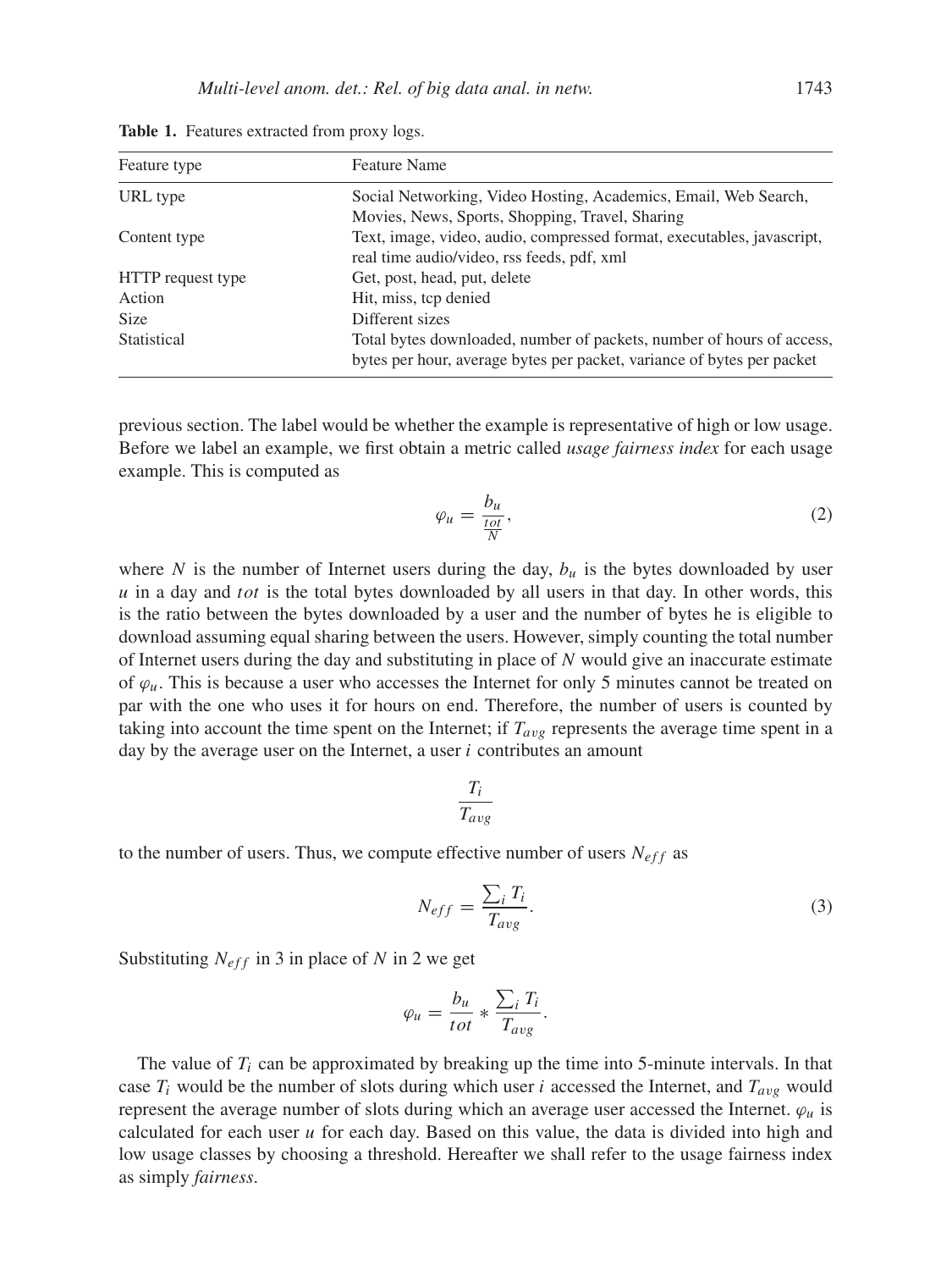## 1744 *Saad Y Sait et al*

It may be noted here that although the users may be classified based on the usage fairness index, this requires computation across all the users. There is no doubt that given the set of features of a suspicious user, it is simpler to classify him/her based on a machine learning model.

3.1c *Feature selection*: Mutual information, which is a measure of predictability, has been used in this work for feature selection. The algorithm used is called Minimum Redundancy Maximum Relevance (Peng *et al* 2005) (mRMR). The idea is to select a set of features that have high predictability for the category of the example (relevance) but have low redundancy amongst themselves. The latter condition is required in order to obtain better classification accuracy. Therefore a set of features  $S$  is selected so as to maximize

$$
max \phi = D - R,
$$

where (relevance)

$$
D = \frac{1}{|S|} \sum_{F_i \in S} I(F_i; C)
$$

and (redundancy)

$$
R = \frac{1}{|S|^2} \sum_{F_i, F_j \in S} I(F_i; F_j),
$$

where  $F_i$  and C are random variables corresponding to feature  $f_i$  and the category/class of the example, respectively. The features are selected by the forward selection algorithm (Peng *et al* 2005).

3.1d *Experiments*: Daily and weekly feature vectors of users for the month of January 2012 were extracted from IITM proxy server logs. All feature vectors were labelled by computing the *fairness*, then clustering based on this, and choosing a threshold to separate the vectors into 2 categories. This constitutes a usage-based label for the vector. In the case of user-based labelling, the fairness was computed by adding the fairness values of all days of the month for each user to obtain a cumulative fairness. This cumulative fairness of all users was clustered, and a threshold obtained for separating the users into categories. Subsequently, all daily/weekly examples of that user were grouped in the category of that user. These concepts have been elaborated in table 2. NB and *gaussian mixture* models (GMMs) were built using the above labelled examples. NB models were used in conjunction with mRMR; mRMR was used first to determine the best features for classification after which the NB model was built using those features. GMMs were used in conjunction with PCA; PCA was first used to transform the features to obtain an orthogonal set of features, which were used for training the GMM. GMMs were built using the

| Data<br>Duration<br>Labelling Type |                 | Basis of Labelling                                                                                 |  |  |
|------------------------------------|-----------------|----------------------------------------------------------------------------------------------------|--|--|
| Usage-Based                        | Daily<br>Weekly | That day's usage fairness index for that user<br>That week's usage fairness index for that user    |  |  |
| User-Based                         | Daily<br>Weekly | That month's usage fairness index for that user<br>That month's usage fairness index for that user |  |  |

**Table 2.** Usage and user based labelling.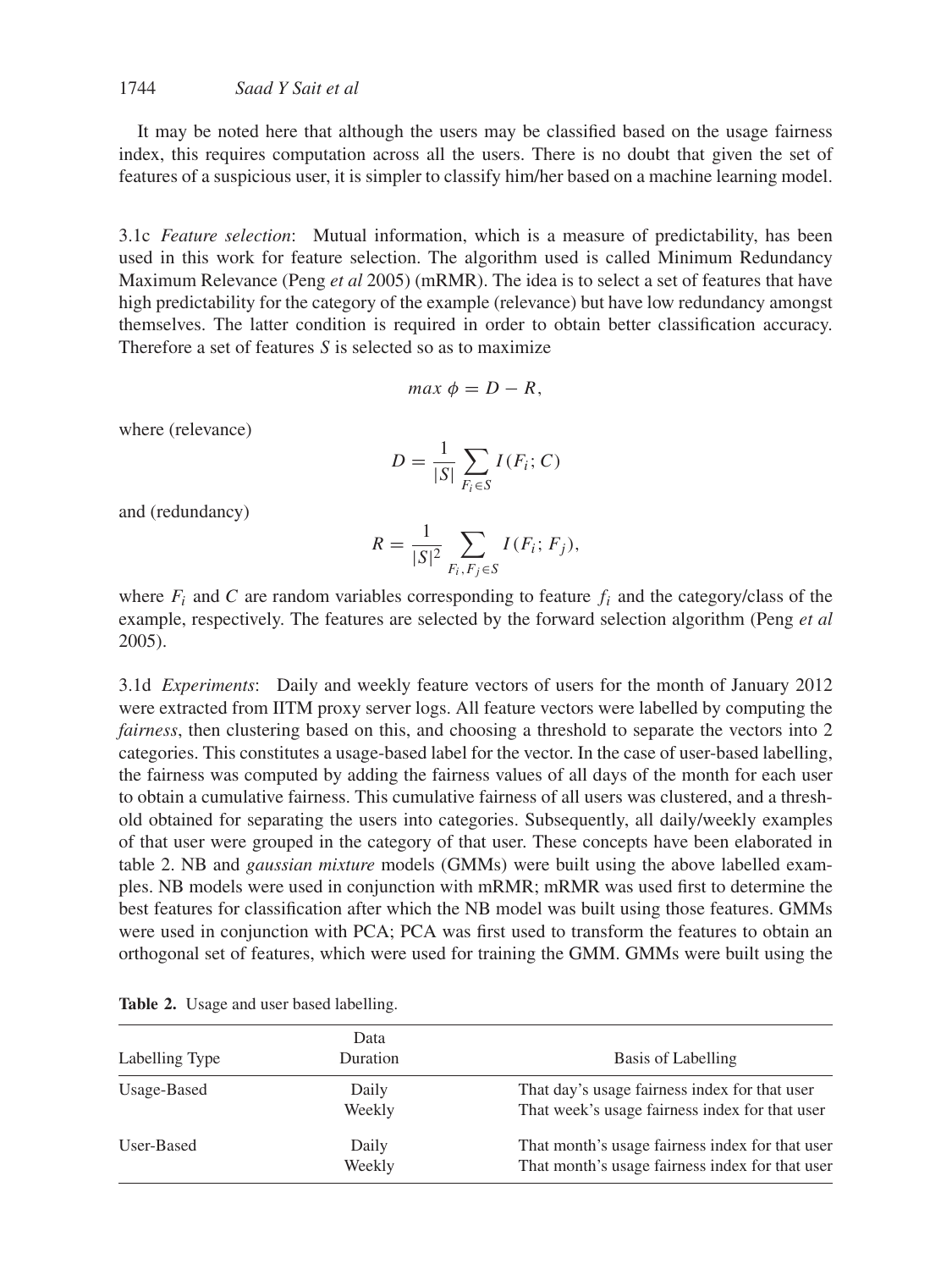Universal Background Model with adapt-means-only approach (Reynolds *et al* 2000). While testing, 10-fold cross-validation was used, and the classification accuracies were averaged over all the runs. Table 3 shows the approximate execution time of the different steps.

Tables 4 and 5 indicate the following: (a) daily features are more suitable for usage-based labelling. The reason for this, as shown in figure 4 is due to the larger separation among features (here total bytes feature shown) of the 2 categories for daily data as compared to weekly data. (b) On the other hand, weekly features are more suitable for user-based labelling. As shown in figure 5, weekly features are more well separated than daily data for user-based labelling. (High and low users are likely to have similar daily features but less likely to have similar weekly features) (c) It follows from the previous point that weekly features are more representative of the characteristics of high users. This supports our use of weekly features for classification of

|            | Action<br>Step no.                     |                | <b>Execution Time</b> |
|------------|----------------------------------------|----------------|-----------------------|
|            | Extraction of features from proxy logs |                | 1 day                 |
|            | Processing                             | 2              | 26 secs               |
|            | Labelling                              | 3              | $1$ min               |
| <b>GMM</b> | <b>PCA</b>                             | 4              | 8 secs                |
|            | Modelling                              | 5              | 25 mins               |
|            | Classification                         | 6              | 20 mins               |
| $NB+mRMR$  | MI Computation                         | $\overline{4}$ | 1 day                 |
|            | mRMR feature ranking                   | 5              | 1 sec                 |
|            | Candidate Feature Set                  | 6              | 6 mins                |
|            | <b>Forward Selection</b>               | 7              | A few hours           |
|            | Modelling                              | 8              | 30 secs               |
|            | Classification                         | 9              | 15 secs               |

**Table 3.** Execution times for various steps.

**Table 4.** Classification accuracy for NB classifier.

| Labelling   | Duration | Class. Accuracy | Std. Dev. |
|-------------|----------|-----------------|-----------|
| Usage-Based | Daily    | 89.11%          | $0.22\%$  |
|             | Weekly   | 87.25%          | 0.18%     |
| User-Based  | Daily    | 71.29%          | $0.38\%$  |
|             | Weekly   | 79.36%          | 0.19%     |

**Table 5.** Classification accuracy for GMM.

| Labelling   | Duration | Modes                                                                                              | Class. Accuracy | Std. Dev. |
|-------------|----------|----------------------------------------------------------------------------------------------------|-----------------|-----------|
|             |          | $\overline{c}$                                                                                     | 90.10%          | $3.44\%$  |
| Usage-Based | Daily    | 4                                                                                                  | 89.34%          | 3.82%     |
|             |          | $\overline{c}$                                                                                     | 89.61%          | 1.16%     |
|             | Weekly   | 4<br>89.56%<br>$\overline{2}$<br>67.31\%<br>4<br>65.27%<br>$\overline{2}$<br>80.60%<br>79.23%<br>4 | 1.12%           |           |
|             |          |                                                                                                    |                 | 4.41%     |
| User-Based  | Daily    |                                                                                                    |                 | 4.29%     |
|             |          |                                                                                                    |                 | 2.74%     |
|             | Weekly   |                                                                                                    |                 | 2.99%     |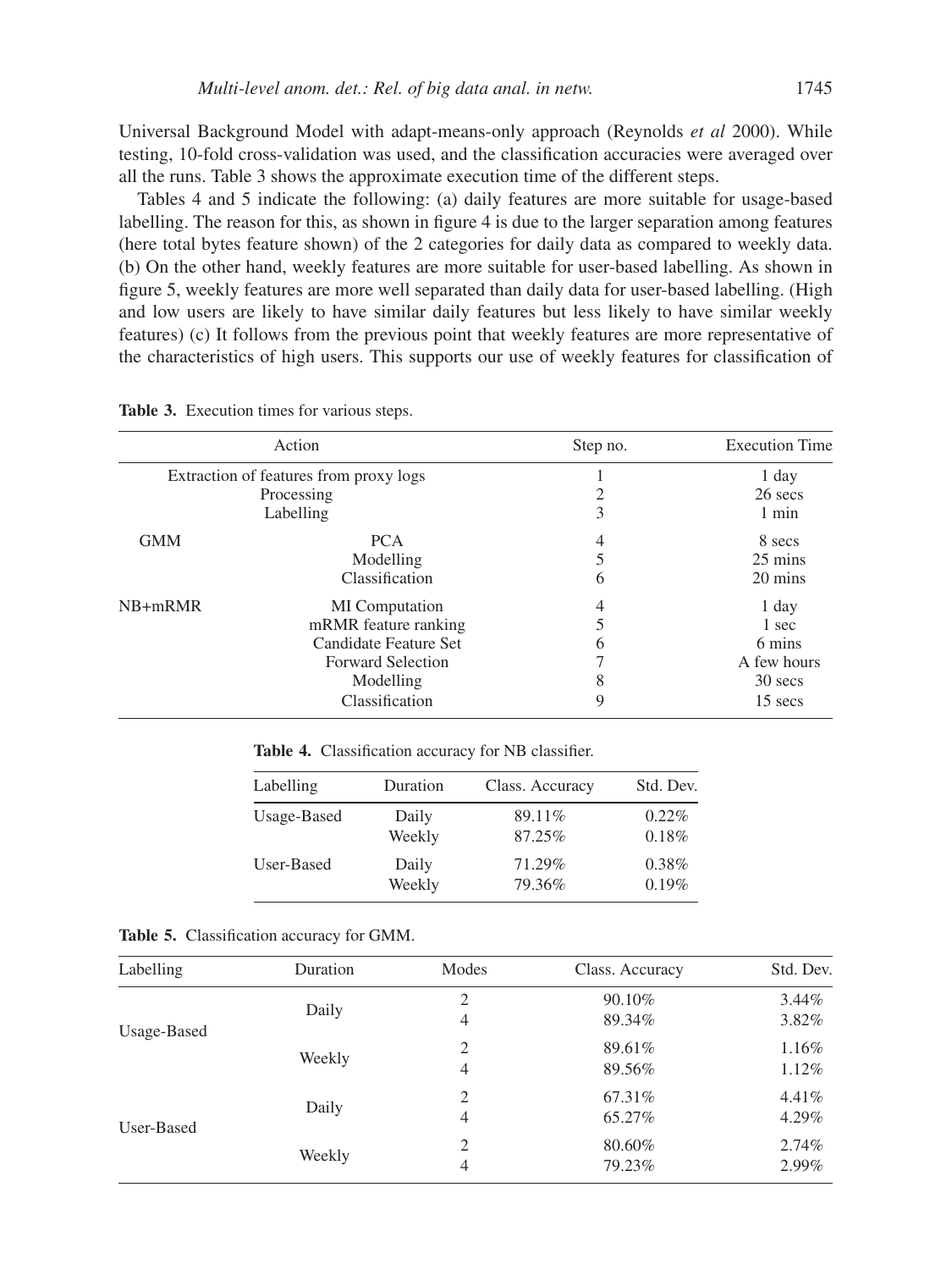

**Figure 4.** PDFs of total bytes downloaded across usage categories.



**Figure 5.** PDFs of total bytes downloaded across user categories.

usage. Next, we will compare the characteristics of high as compared to low users, which can be done using user-based models.

Table 6 shows the behavior of groups of (weekly) user examples. These groups correspond to each mixture of the GMM. The mean of the examples belonging to the mixture gives us the average behavior of the group in terms of Internet accesses; the weights of each mixture tell us what percentage of examples in that category belong to that group. Note the same percentagewise distribution among both categories into groups. This arises because of the use of the UBM coupled with the adapt-means-only approach (Reynolds *et al* 2000). The meanings of the codes in the table are listed in table 7. Since the z-score is obtained by subtracting the mean and dividing by the square root of variance, it is suitable to estimate the 'bigness' of a value and the other advantage is that it can be compared across the features. It indicates different patterns of usage based on number of accesses to academic and entertainment sites. Both groups of high user examples have high access to video hosting, movie and social networking sites. Group 3 consists of low users who exhibit a preference for academic over entertainment sites; group 4 consists of low users who have overall low usage for all URL categories.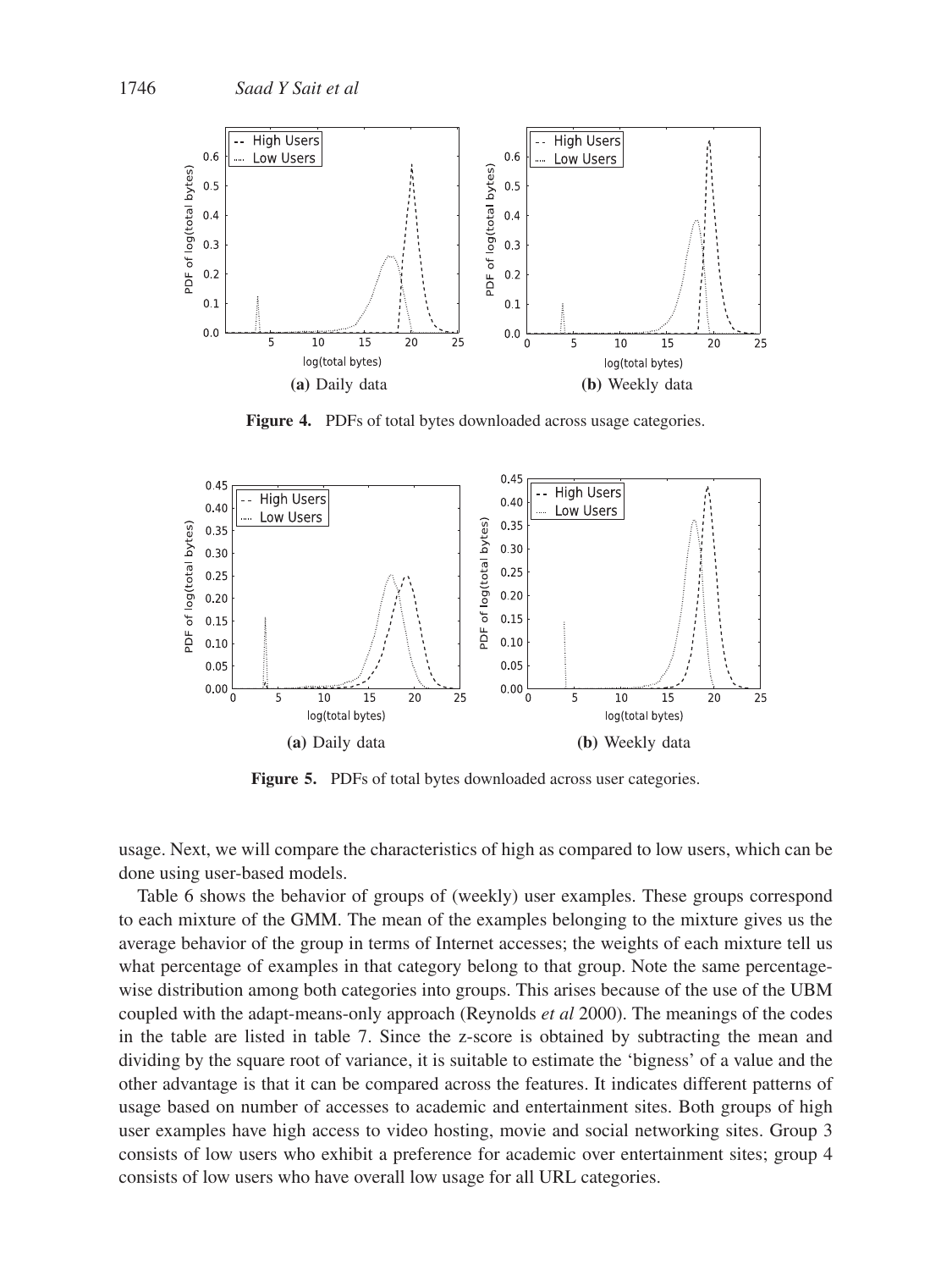|                 |     | High users groups |     | Low users groups |
|-----------------|-----|-------------------|-----|------------------|
| Features        |     | າ                 | 3   |                  |
|                 | 66% | 34%               | 66% | 34%              |
| MAIL            | h   | h                 | h   | V                |
| <b>ACADEMIC</b> | h   |                   | h   | V                |
| <b>SHARING</b>  | h   |                   | h   | vl               |
| <b>SEARCH</b>   | h   | n                 | h   | V                |
| <b>VIDHOST</b>  | vh  | h                 |     | vl               |
| <b>MOVIE</b>    | h   | h                 |     | vl               |
| SOC. NETW.      | h   | h                 | h   | vl               |
| <b>NEWS</b>     | h   |                   | h   | V                |
| <b>GAMING</b>   | h   |                   |     |                  |
| <b>SHOPPING</b> | h   |                   | h   | V                |
| <b>SPORT</b>    | h   |                   |     | VJ               |

| Table 6. Groups of users. |  |  |
|---------------------------|--|--|
|---------------------------|--|--|

**Table 7.** Explanation of extent of usage.

| Usage Code | Expansion | Z-score Range |
|------------|-----------|---------------|
| vl         | very low  | upto $-0.5$   |
|            | low       | $-0.5$ to 0.0 |
| h          | high      | $0$ to $0.5$  |
| vh         | very high | more than 0.5 |

3.1e *Discussion*: In this section, we have offered a feasible solution for detecting abusive usage of suspicious users. Models are built on a monthly basis. Suspicious users are monitored, and their past week's usage is used to identify abusive usage. We have shown by way of experiments that weekly features are more reflective of the characteristics of abusive users than daily features. We have experimented with 2 different labelling techniques — usage-based and user-based. While usage based models can be used for identifying abusive usage, user-based models help us to identify the characteristics of abusive users.

#### 3.2 *URL classification*

Today, video hosting websites like Youtube are not primarily entertainment websites, as huge amount of academic content is also available. URL classification is expected to play a critical role in understanding the user behaviour. This can be deemed a problem of web-page classification. In the present context, non-academic content are considered as anomalies.

Choi & Yao (2005), Qi & Davison (2009) have emphasized importance of Web-specific features for web-page classification. Kan & Thi (2005) proposed a mechanism using lexical and host based features associated with a URL for classification purposes. Further, He & Liu (2008) represented web-page with a vector of features for classification.

In this study, meta-data embedded in a HTML page has been used to perform web-page classification (Khare *et al* 2014). Data present in a web-page is huge, noisy and difficult to process. Moreover, for video hosting websites, where the textual content in a HTML page is less, metadata can provide some of the necessary characteristics of the content embedded in the flash objects or video.

(i) *Dataset:* Proxy logs of IITM were parsed for extracting URLs. For each URL, the metadata was obtained by parsing the HTML web-page. A labelled dataset was developed using the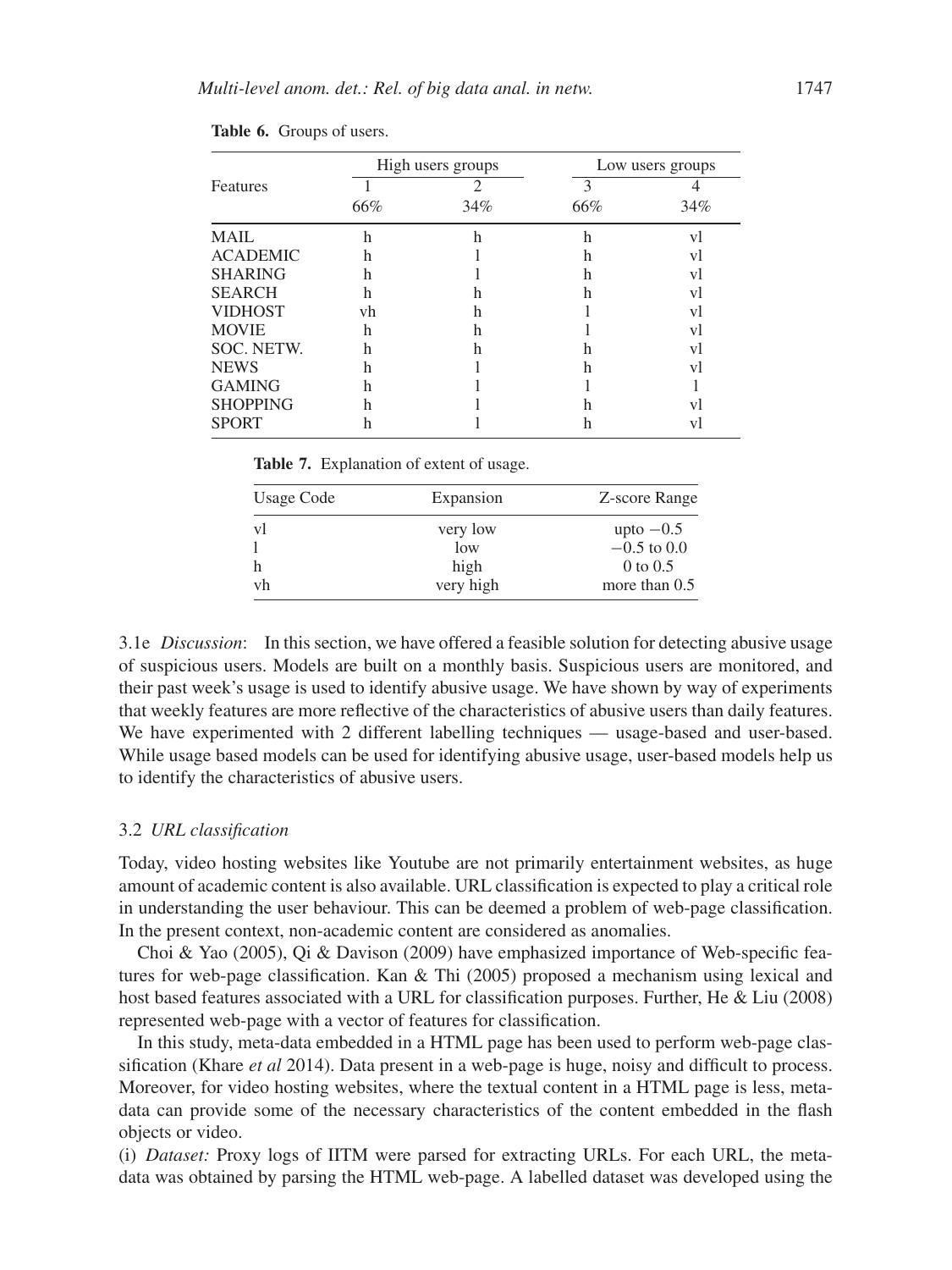McAfee(TM) Trusted source web database. The database contains URLs organized into 104 categories. The database includes categories like entertainment, social networking, pornography, etc. URLs under similar categories were grouped together to form a more general category. The number of categories were reduced to 44 manually to ensure enough members across categories. A total of about 10 gigabytes (2 lakh URLs) of proxy data was used for preparing the labelled dataset.

(ii) Proposed method: Meta-data obtained from the URLs is very noisy and contain a lot of irrelevant information. Figure 6 shows the proposed framework for URL classification.

3.2a *Text pre-processing*: Text pre-processing involves a series of steps to remove noisiness and to structure the data. It comprises of extracting words from the character stream, also known as tokenization, which is usually followed by removal of stop words such as articles, prepositions, etc. as they do not have any discriminating power. Stemming (Porter 1980) is then used to map inflected forms of the words like parts of speech and plural sense to the root of the word. Categorization of entities and proper nouns helps in structuring the data which can then be used to obtain features.



**Figure 6.** Proposed framework for URL classification.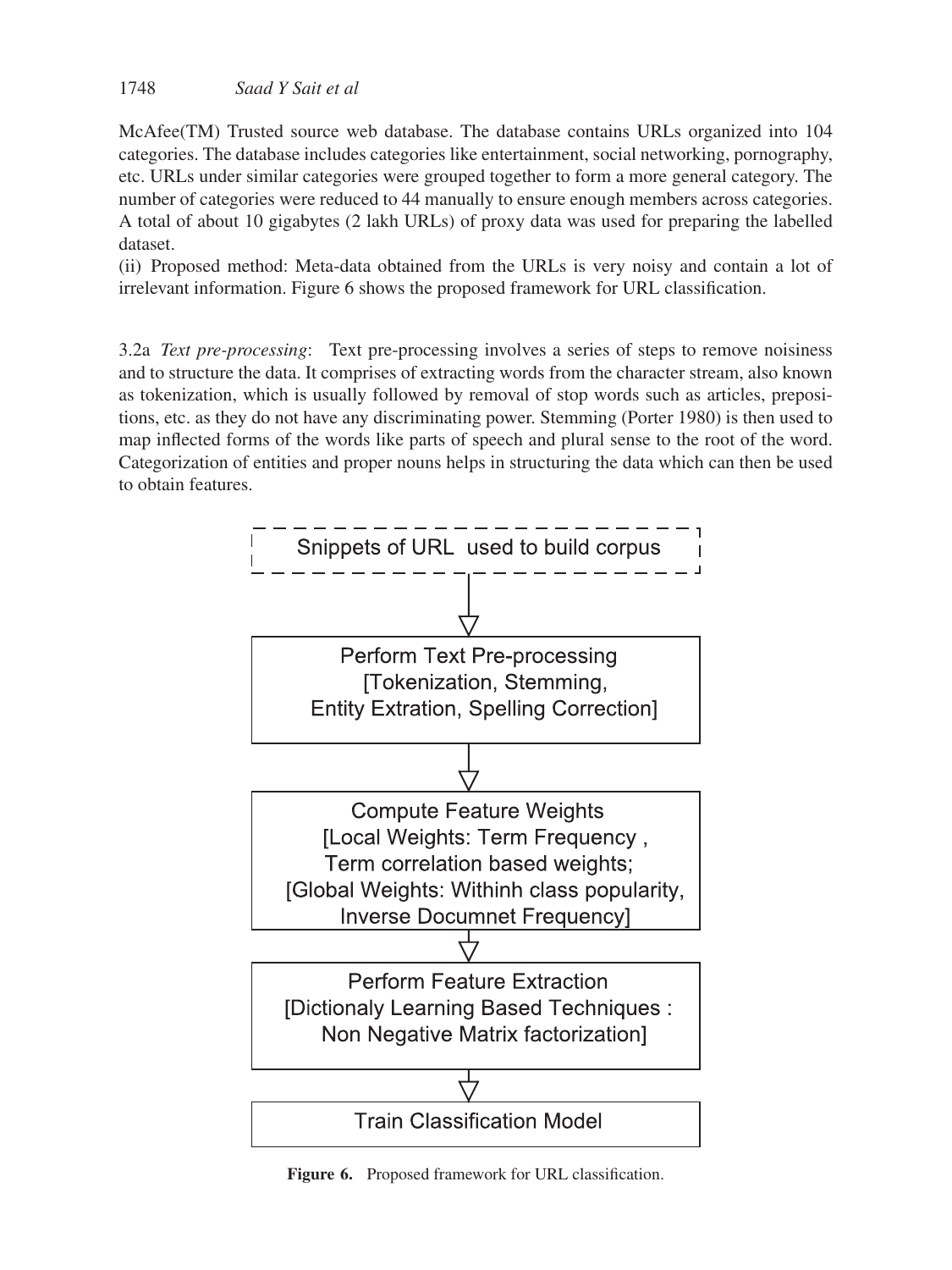3.2b *Text representation using feature weights*: In a vector space model, a 'document'is represented as a vector (Salton & Buckley 1988). In this work, a document refers to the meta-data of a particular URL. Henceforth, a document  $(D_i)$  is represented as

$$
D_j = \{w_1, w_2, w_3, w_4, \dots w_m\},\tag{4}
$$

where  $w_i$  represents the frequency of a term in the document.

Frequency of a term in a document (Term Frequency) and Inverse Document Frequency (IDF) are used to characterize documents. IDF of a term  $w$  in a document d can be calculated as

$$
i df(w) = log \frac{|D|}{df(w, D)},
$$
\n(5)

where |D| is the number of documents in the corpus and  $df(w, D)$  is the number of documents in which the word  $w$  appears.

Within Class popularity (WCP) seems to be a useful technique for the purpose of document classification. This feature weight addresses the issue of uneven distribution of prior class probabilities (Singh *et al* 2010). Using WCP, global goodness of a term is derived as a weight representing the distribution of a term across all classes of documents. WCP is calculated as

$$
wcp(w, c_i) = \frac{Pr(w|c_i)}{\sum_{k=1}^{|C|} Pr(w|c_i)},
$$
\n(6)

where C is the set of class labels and  $Pr(w|c_i)$  is given as

$$
Pr(w|c_i) = \frac{1 + N(w, c_i)}{|V| + \sum_{f \in V} N(w, c_i)},
$$
\n(7)

where  $N(w, c_i)$  is the number of occurrences of a term w in all the documents in  $c_i$  and  $|V|$  is the cardinality of the vocabulary set.

To quantify the term co-occurrence within a document, a graph is constructed with unique terms as the vertices. Each term is assigned a score using a random walk algorithm as mentioned in Blanco & Lioma (2007). For a vertex  $(V_a)$ , let  $In(V_a)$  be a set of predecessor vertices, and  $Out(V_a)$  be the set of successors vertices. The score of a vertex (term) is defined as

$$
S(V_a) = (1 - d) + d. \sum_{V_b \in In(V_a)} \frac{S(V_b)}{|Out(V_b)|},
$$
\n(8)

where *d* is a damping factor, which is set between 0 and 1 (Hassan *et al* 2007).

Combinations of these weighing techniques quantifying both local and global contribution of a term within a document of a particular class have been formulated by multiplication of the local and global descriptor to represent URLs for classification.

3.2c *Feature extraction based on non-negative matrix factorization*: The feature vectors obtained from the text span a very high-dimensional space. Dimensional reduction is required for meaningful classification (Deerwester *et al* 1990). Since input data reduces to a matrix, low rank approximation algorithms based on dictionary learning can be exploited for dimensional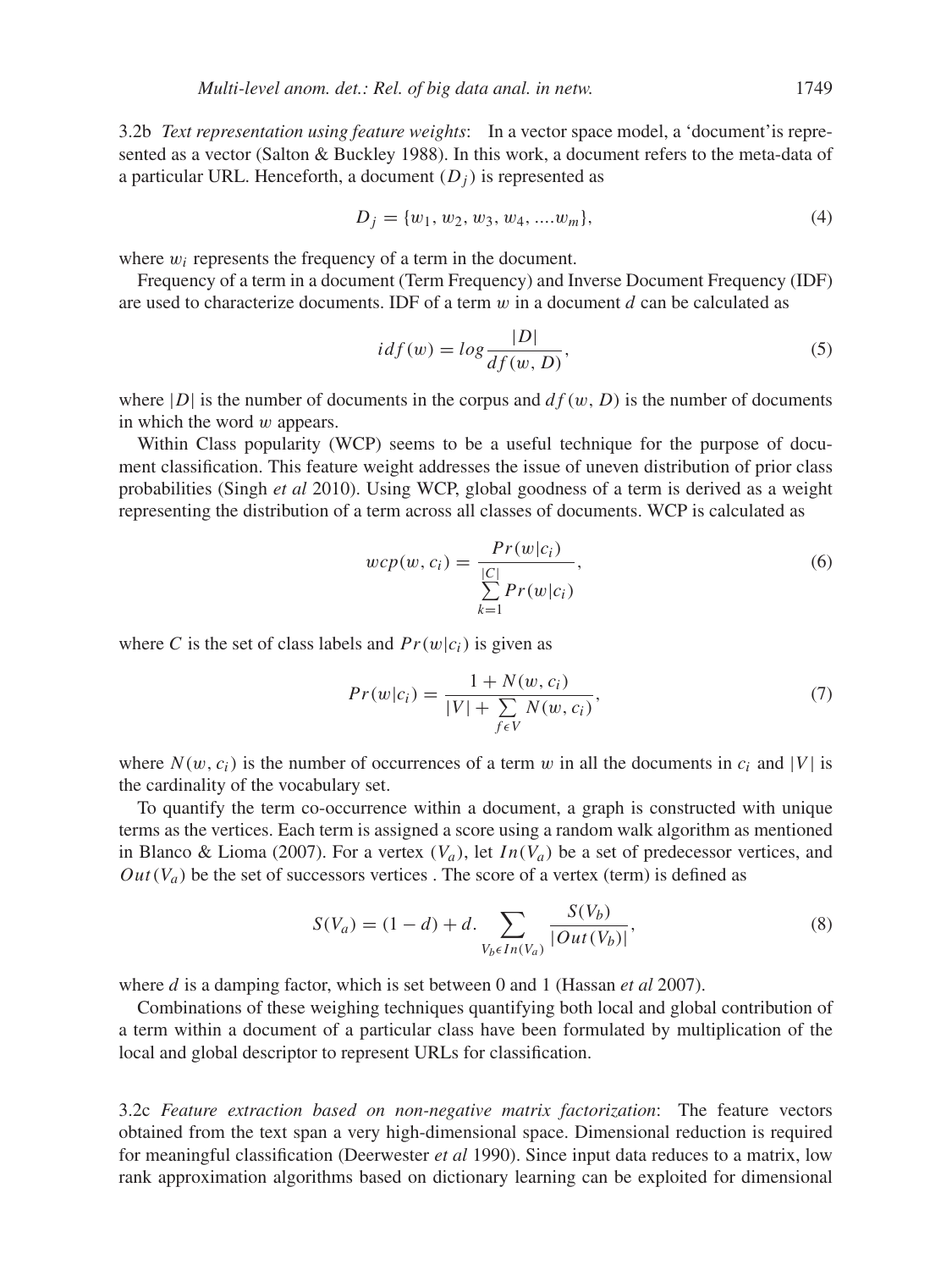reduction. Non negative matrix factorization (NMF) forms additive parts-based representation of the data (Lee & Seung 2001). NMF decomposes a  $m \times n$  (X) matrix, into two matrices W and H of dimension  $m \times k$  and  $k \times n$  respectively, where  $k \ll (m, n)$ .

In our problem, size of the feature vector space, called the document term matrix is,  $m \times n$ , with  $m$  and  $n$  as the number of features and documents, respectively. W matrix is called the basis document vector spanning  $m$  dimensional space, and  $H$  is called the weight matrix which gives relevance to different elements of the basis vectors of  $W$ . NMF is usually used to approximate  $X$  by computing a pair of  $W$  and  $H$  to minimize the Frobenius norm, as

$$
min_{W,H} \|X - WH\|_{f}^{2}.
$$
\n(9)

Matrices  $W$  and  $H$  thus obtained are not unique and are initialized to random values with non negativity constraint. Our study uses Gradient Descent with Constrained Least Squares (GD- $CLS$ ) algorithm for NMF. It computes the weight matrix  $H$  using constrained least square mode in order to penalize non-smoothness and non-sparsity in  $H$ . The particulars of this algorithm can be obtained from Berry *et al* (2007). This algorithm uses smaller number of iterations than other NMF algorithms.

3.2d *Experiments and results*: Textual data obtained was processed to build the vocabulary and form the document term matrix. The following composite schemes of the features were considered for evaluation:

- (i) Term frequency and inverse document frequency (TF-IDF)
- (ii) Term frequency and within class popularity (TF-WCP)
- (iii) Random walk term weights and inverse document frequency (RW-IDF)
- (iv) Random walk term weights and within class popularity (RW-WCP).

In order to predict the categories of a web-page using the above mentioned feature weighing and extraction technique, Naive Bayes Classifier was used.

To appreciate the dimensional reduction performed by NMF, heat maps of the activations in the reduced space for 2 categories have been plotted (figures 7 and 8). Heat maps are general graphical representation of a matrix (data) where each value of the matrix is shown as a colour in the heat map. For separation between classes in the reduced dimensional space, all the documents in the class should have activations in the same dimension. Moreover, different classes should have activations in different dimensions which ensure good separation between classes.



**Figure 7.** Heat map of the weight matrix H of category 4.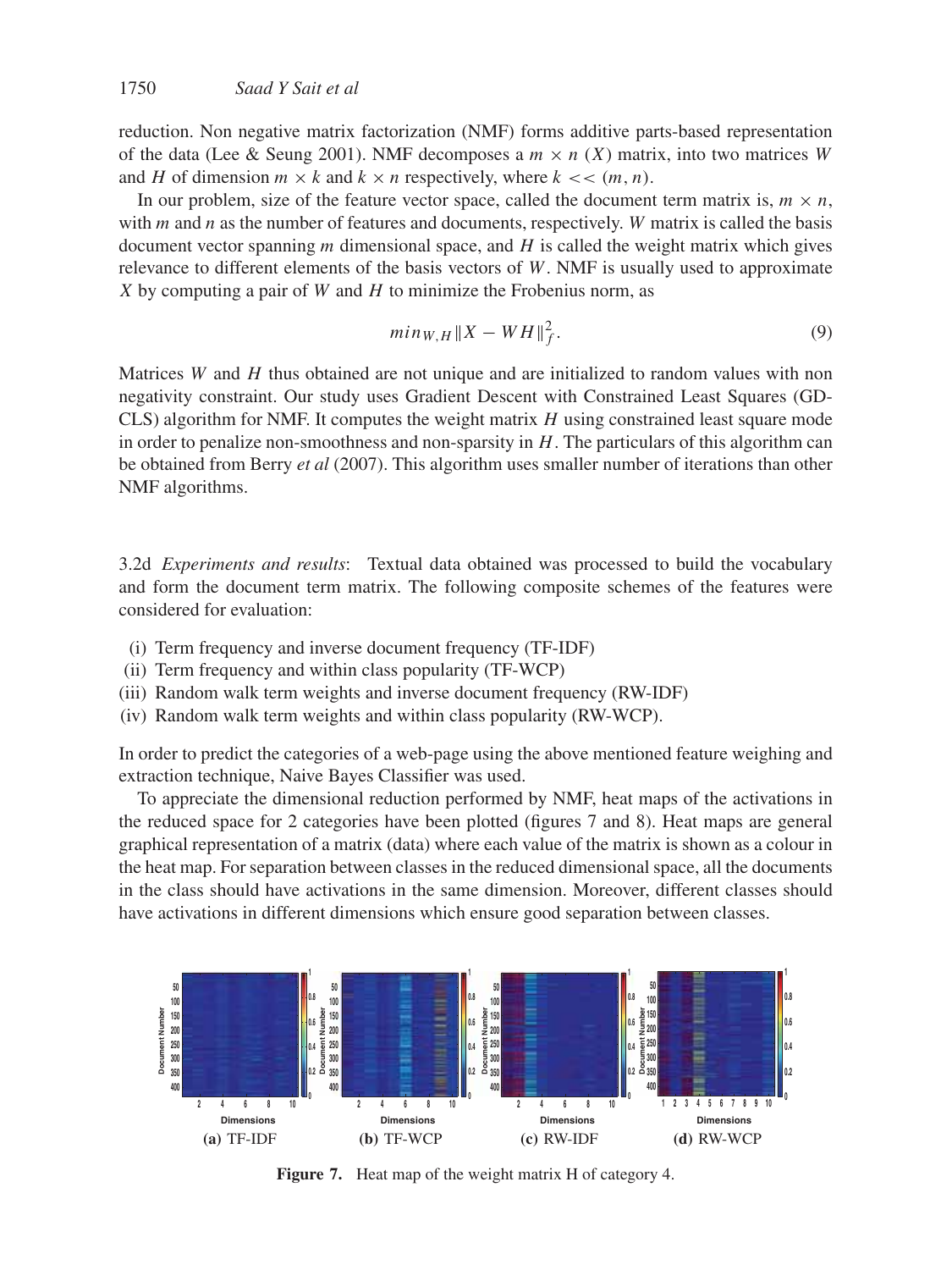

**Figure 8.** Heat map of the weight matrix H of category 16.

| Feature weights | Feature extraction | Accuracy $(\% )$ | F Measure |
|-----------------|--------------------|------------------|-----------|
| TF-IDF          | <b>NMF</b>         | 89.62            | 0.8135    |
|                 | <b>SVD</b>         | 74.49            | 0.7819    |
| TF-WCP          | <b>NMF</b>         | 86.69            | 0.8456    |
|                 | <b>SVD</b>         | 74.49            | 0.7819    |
| <b>RW-IDF</b>   | <b>NMF</b>         | 91.35            | 0.8700    |
|                 | <b>SVD</b>         | 75.82            | 0.7821    |
| RW-WCP          | <b>NMF</b>         | 92.96            | 0.8736    |
|                 | <b>SVD</b>         | 75.82            | 0.7821    |

**Table 8.** Accuracy and  $F_1$  measures for model evaluation.

After extraction of features, evaluation of every feature weighting scheme was performed using Naive Bayes classifier. 10 fold cross validation was performed and  $F_1$  – measure was computed for comparative evaluation of each scheme.  $F_1$  measure is computed as

$$
F_1 = 2. \frac{precision.read}{precision + recall},\tag{10}
$$

where precision is the fraction of retrieved instances that are of relevant, while recall is the fraction of relevant instances that are retrieved. A large number of experiments were conducted by changing the initialization parameters and varying the number of reduced dimension from 5 to 100 in NMF and SVD. From these experiments it was observed that the best result was obtained at  $k = 10$  and  $\lambda = 0.2$ . The results (table 8) clearly indicate that the random walk weights in tandem with NMF shows considerable increase in accuracy in comparison with other weighing techniques. However, the accuracy of SVD is less as compared to that of NMF. Higher accuracy and  $F_1$  score in NMF based classification indicates that presence of negative coefficients in SVD reduces the classification performance.

In the framework suggested, the new features, random walk term weights and within-class popularity as feature weight along with NMF for feature extraction and Naive bayes classification has shown promising results. An overall accuracy of 92.96 % has been achieved in classification of the access to the Web. The primary reason for better performance is that the term correlation captured by random walk term weights, and popularity of this correlation in a particular category captures the separability among all the categories.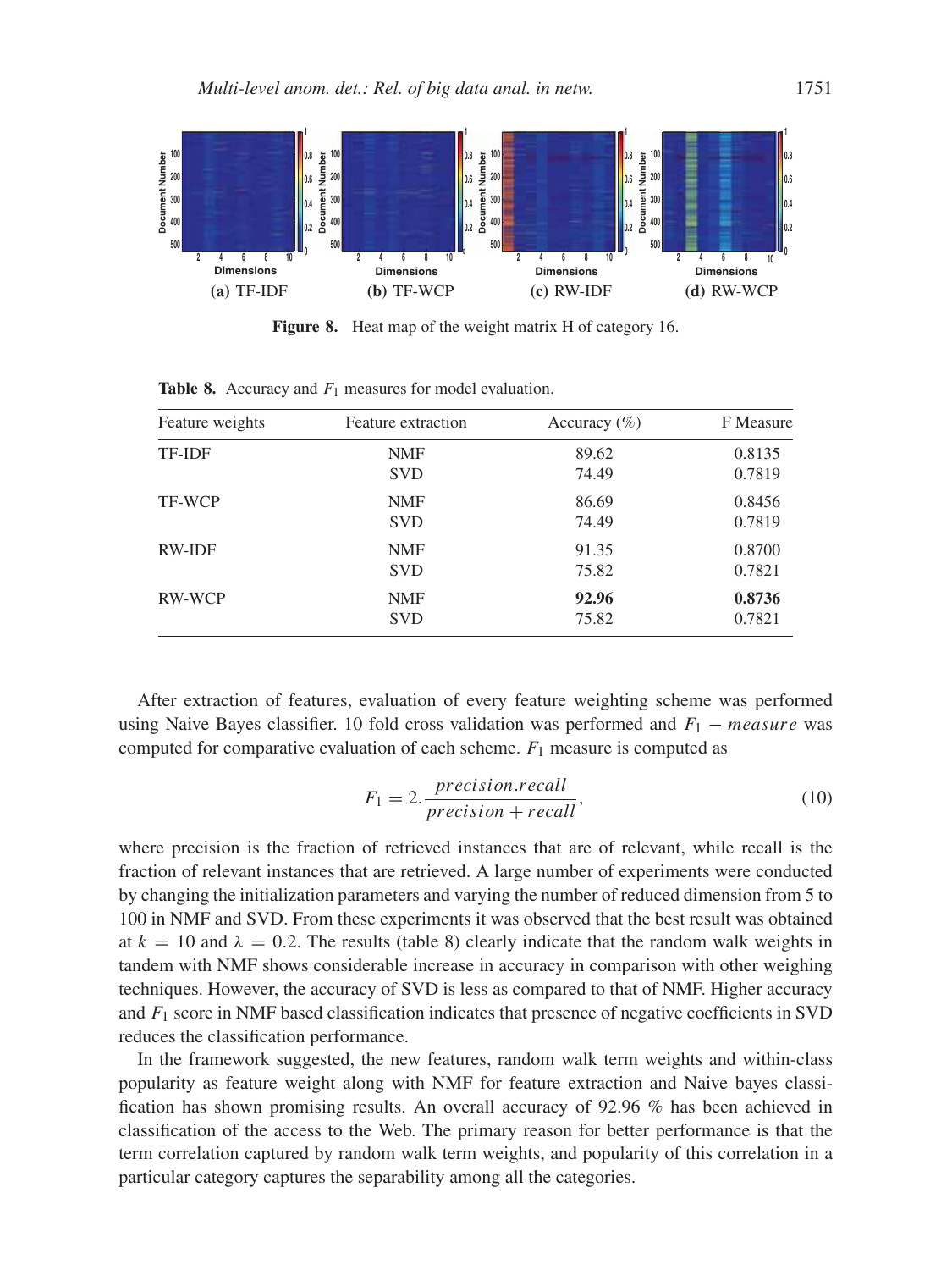## **4. Detection of malicious attacks**

With the growing use of network for Internet, the dynamics of traffic changes quite rapidly. This makes the management of network traffic a difficult task. It is important for automatically managing a network to decipher and understand the dynamics of the network. Traffic models can be used to understand the behaviour and help in pro-actively detecting network faults. The traffic at any given point of time is influenced by the traffic in the past. So, network traffic can be perceived as a *time series*, where observations are *dependent*. This property enables the estimation of certain traffic parameters which can be used to model normal traffic; deviations from the normal traffic can be regarded as anomalies.

We present a multi level anomaly detection scheme whose mechanisms may be incorporated at various layers of an IDS. Network traffic modelling at lower layers (i.e., IP layer) raises an alarm when unusual behaviour is detected. Due to a large number of false alarms at the IP layer, a confirmation may be obtained regarding the nature of the attack (viz. DDoS or systematic downloading) by modelling at the TCP and application layers. At the IP layer, we record the bytes data downloaded and packet arrivals at an edge router. The higher-level mechanisms are initiated only when an alarm is raised, thereby saving system resources.

#### 4.1 *Theoretical background*

Network characteristics continuously change with time. Treating network data as a time series, where observations are dependent, helps in modelling and detecting anomalous traffic behaviour as noted earlier. *Time series analysis* helps in analysing such a series of dependent observations.

For a linear, discrete-time system, the objective of linear prediction (Rabiner & Gold 1975) is to estimate the output sequence from a linear combination of input samples from past output samples or both. It can be expressed as,

$$
\tilde{y}(n) = \sum_{j=0}^{q} b_j x(n-j) + \sum_{i=1}^{p} a_i y(n-i),
$$
\n(11)

where  $y(n)$  and  $x(n)$  refer to the output and input sample sequence, respectively, and  $a_i$  and  $b_i$  are coefficients associated with the output and input. Taking Z transform on both sides of Eq. (11),

$$
H(z) = \frac{Y(z)}{X(z)} = \frac{1 + \sum_{j=1}^{q} b_j z^{-j}}{1 + \sum_{i=1}^{p} a_i z^{-i}}.
$$
\n(12)

This model is termed as autoregressive moving average (ARMA) model. If predictor uses only output samples i.e., all  $b_i = 0$ , it called an *all-pole* model. An all-pole model has several advantages over the ARMA model. It is based primarily on the fact that a single cause results in a significant change in the output. To give a perspective to this model in the context of network time series, a single burst at a router can affect a number of different routers.

#### 4.2 *DDoS attack detection (transport layer)*

Traffic analysis and anomaly detection are extensively used to understand and characterize network traffic behaviour as well as to identify abnormal operational conditions such as malicious attacks. This study aims to understand and model the long-term fine-grained traffic characteristics of network time series at the edge network for different time scales and deploy the model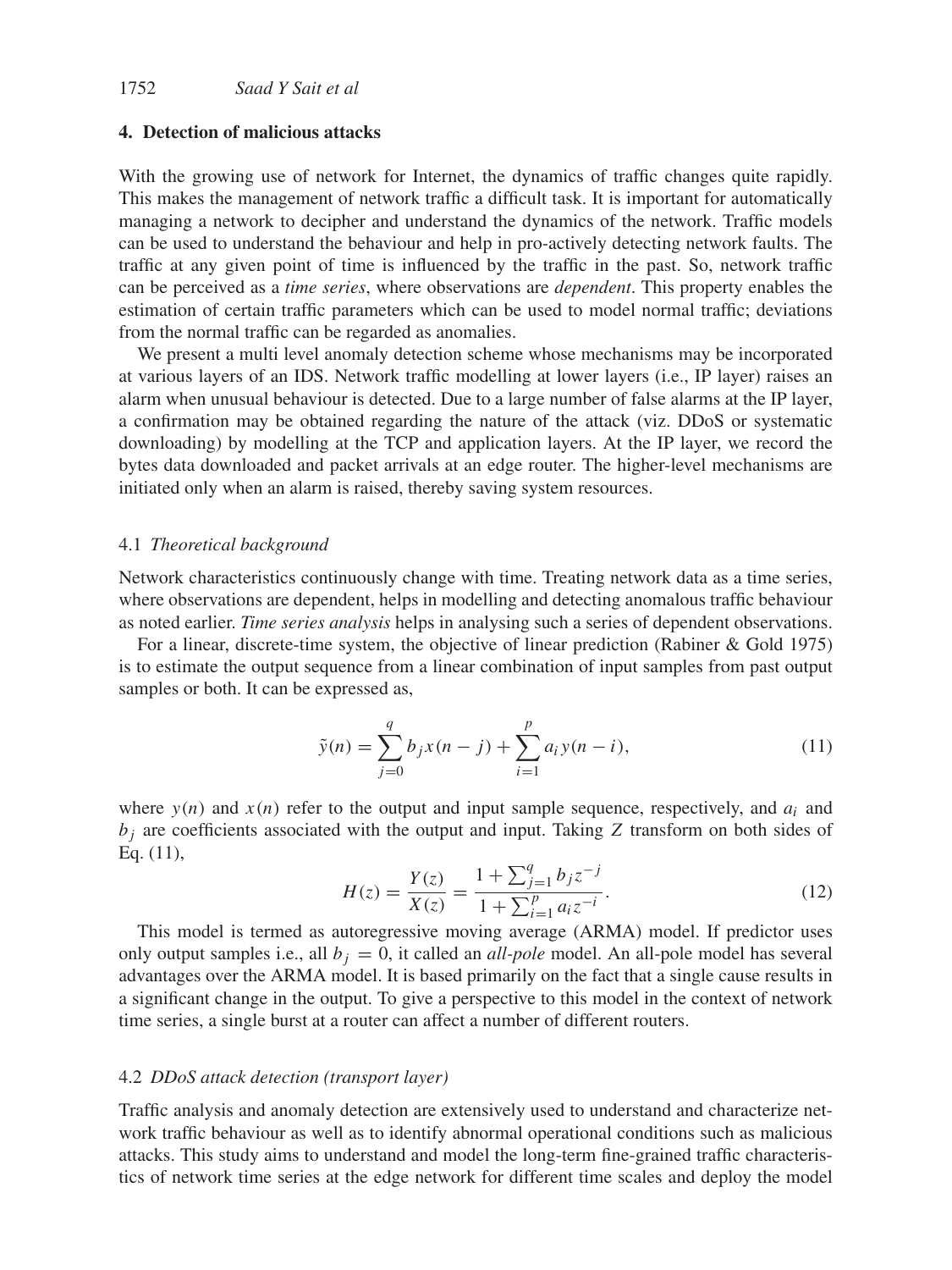developed in low intensity DoS attack detection (TCP SYN attack specifically), by studying the stability and stationarity of the underlying process.

The most important aspect of the study is to perform fine-grained time series analysis. Such analysis becomes more important in the context of such attacks, that are shown to affect the dynamics of the system at fine scales (Guirguis *et al* 2005b). These dynamics get averaged out during aggregation in the case of coarse-grained analysis. The fine-grained analysis is performed using parametric methods. In the literature, attempts have been made to use either adaptive and non adaptive mechanism, whose performance is found to be extremely sensitive towards empirically determined parameters of the model and hence difficult to determine. Most techniques assume stationarity and predictability of the given time series.

The analysis is performed on a real traffic trace, collected over a period of three months, from one of the edge routers of IITM as shown in figure 9.

The network trace is collected over a period of three months from July  $15^{th}$  2010 to September  $30<sup>th</sup>$  2010, from the edge router using TCPDUMP utility (TCPDUMP 1999). From this trace, traffic to/from four servers which provide HTTP and SMTP services are identified and the Half-Open Count (HOC) feature is extracted at equally spaced time intervals of 10 s, 60 s and 120 s. Sampling interval in the order of seconds are chosen for two reasons. Firstly, the sampled HOC values were insignificant for smaller time intervals. Secondly, the exponential back-off and retransmission of SYN/ACK packets during a SYN attack happens in the order of seconds. It is this property of TCP which is being exploited for modeling the mechanism of a SYN attack (Divakaran *et al* 2006c; Ranjan *et al* 2010; Wang *et al* 2002a). For simplicity and to provide a representation of the traffic over 3 months, three data sets are created, each consisting of 5 days (i.e., 24 h  $\times$  5 days) of continuous traffic, one from each month.

- Data Set-1:  $26^{th}$  July 2010 to  $30^{th}$  July 2010
- Data Set-2:  $23^{rd}$  August 2010 to  $27^{th}$  August 2010
- Data Set-3:  $20^{th}$  September 2010 to  $24^{th}$  September 2010

These data sets are checked for any existing TCP SYN DoS attack by verifying whether all the connection requests are valid. This is done to demonstrate the effectiveness of our approach in detecting SYN DoS attacks. Prior to using this time series for TCP-SYN attack detection, analysis on the stationarity and predictability of time series is essential. Therefore, we will first discuss the characteristics of long range network time series

4.2a *Analysis on long range network time series*: Initially, visual inspection is carried out to characterize HOC network time series. A closer look at the data is shown in figure 10, depicts similarity in the plots across different sampling intervals, which indicates a possibility of *self-similar or scale invariant* behavior (Leland *et al* 1994; Paxson & Floyd 1995). The red dotted line in the case of sampling interval of 120 s is expanded wholly for 60 s and partially for  $10 s$ .



**Figure 9.** Edge network scenario.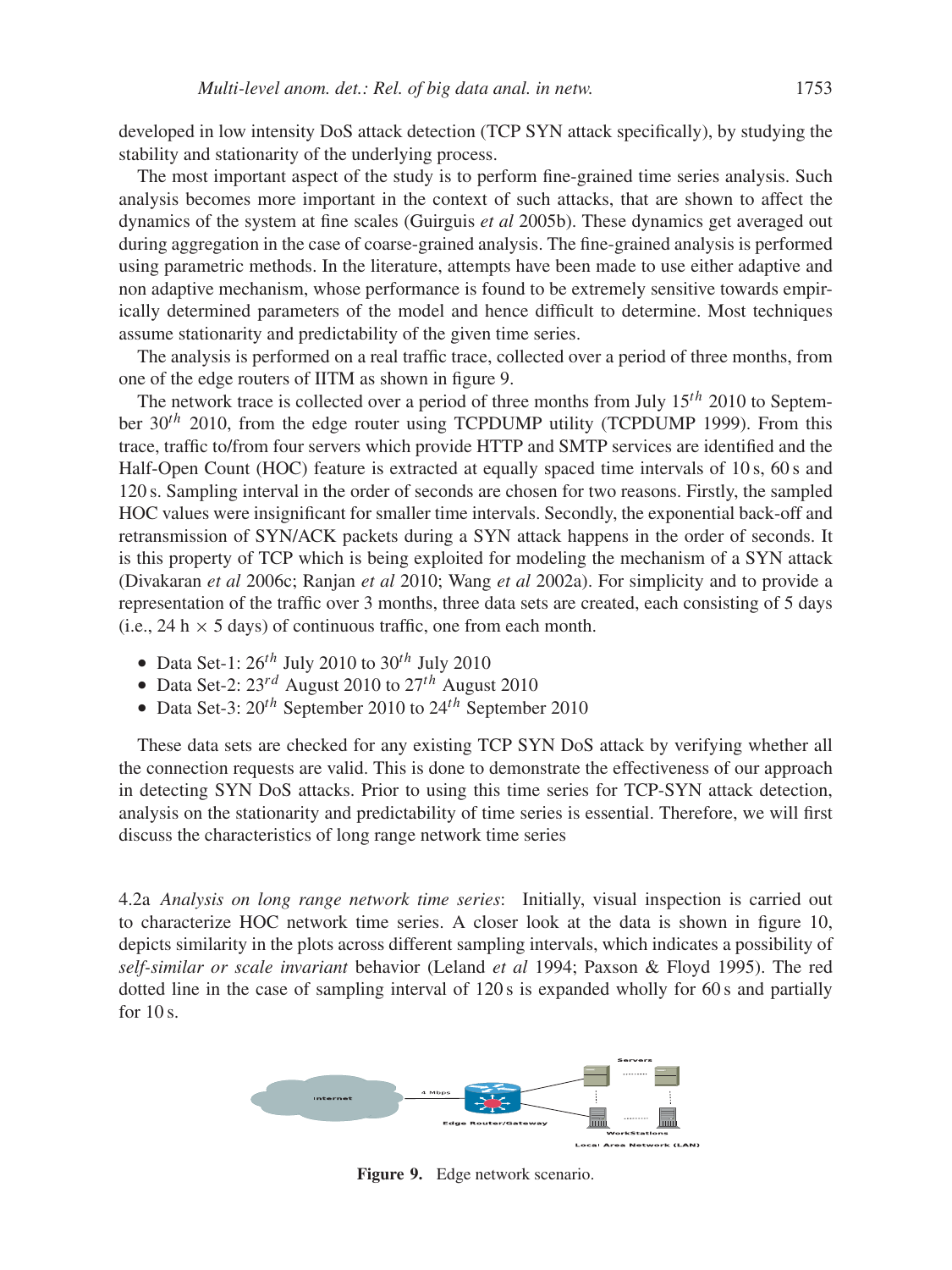

**Figure 10.** Half-open count characteristics.

Further exploration reveals the presence of transient shocks and structural breaks in the time series, irrespective of sampling interval. Time span for transient breaks in the process is small whereas for structural breaks is throughout the process. Figure  $11(a)$  shows some of the pronounced structural breaks across various sampling intervals. This trend is seen across all three data sets. Such structural breaks cause permanent *mean shifts* in the series and introduces nonstationarity in the data. Further significance of structural breaks is shown by observing Auto Correlation Function (ACF) across different datasets as in figure 11(b). A slowly decaying ACF is an indication of non-stationarity in the data.

Figure 11(b) shows non-deterministic and slowly decaying trend with increasing lag values. This is quantified using Canny Edge Detector Algorithm (Canny 1986). Probability of structural



**Figure 11. (a)** Visible structural breaks in the series; **(b)** Sample ACF Showing non-stationarity. M-1, T-1, W-1, Th-1 and F-1 correspond to Monday, Tuesday, Wednesday, Thursday and Friday data of data set-1. Similar conventions are used for other datasets.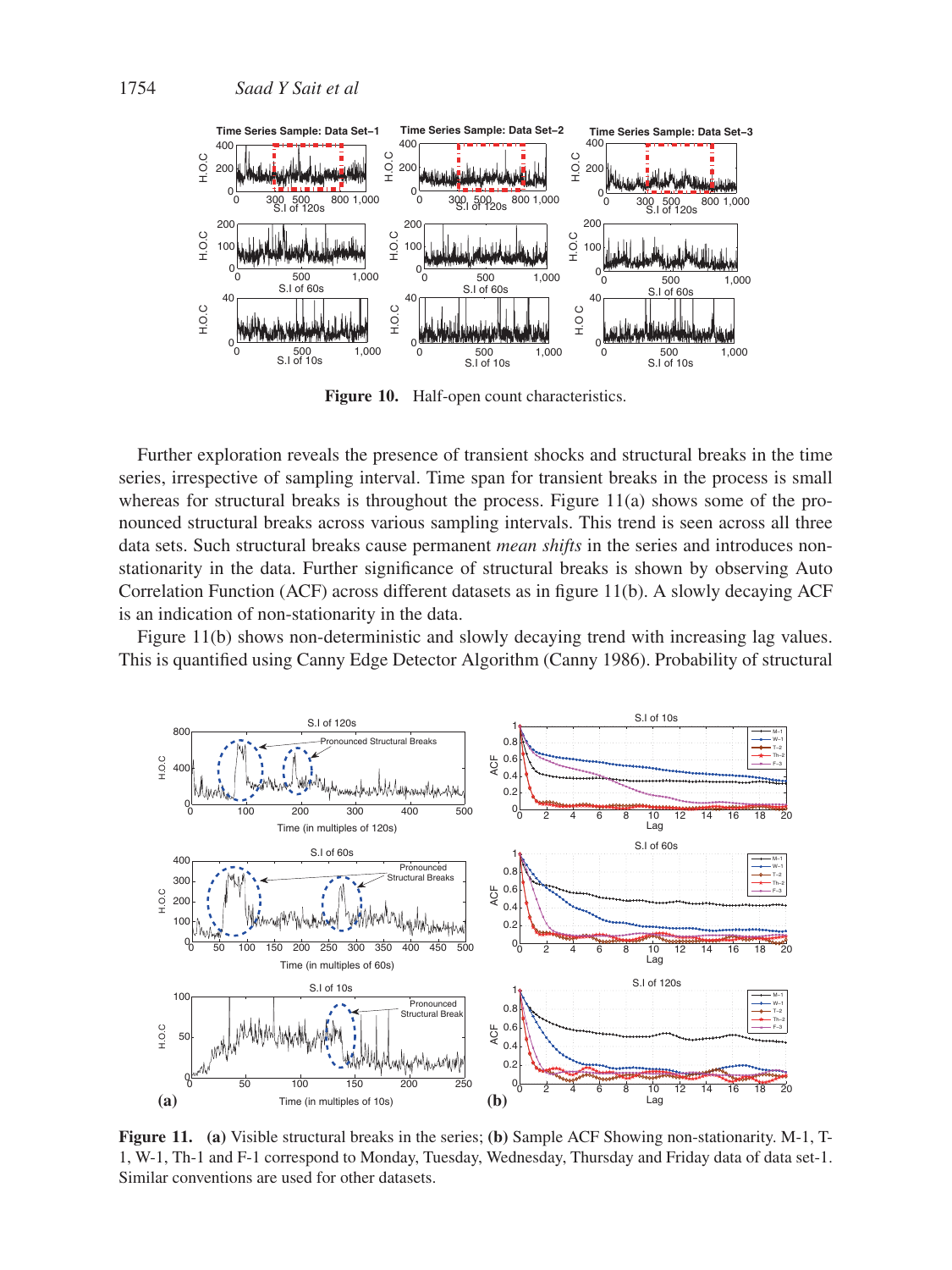breaks with increasing time duration is shown in figure 12. It is essential to decouple the stationary component from the non-stationary component of the process for modeling purposes. An absolute differencing operation is done to remove the non-stationary effects caused by the structural breaks and model the transient shocks. The derived series can be modeled using regression based time series models, provided that the adjacent values in the series have significant correlations and the process is stable as well as stationary.

For our scenario, the time series is modeled using ARIMA process. An AR process is stable if the absolute value of the root(s) of the AR polynomial are within the unit circle. In addition, ACF of the stable process decays rapidly, while that of an unstable process decreases at a rate less than that of an exponential distribution with increasing lag.

The initial approximation on the model orders for the AR and MA parts, is obtained from the estimates of ACF and PACF. Absolute values of the roots of the AR polynomial being well within the unit root circle (figure 13), along with the fastly decaying ACF and PACF, rule out the possibility of long range persistence of anti-persistence. Further, MA component is found to be absent in the series. Hence, FARIMA model is not considered in this work.

4.2b *TCP syn attack detection*: The rationale behind detection is that the prediction error during a normal period will be different from that of an abnormal period. The prediction errors obtained from the model are found to follow a normal distribution with mean 0. A threshold is fixed on the absolute value of the prediction error to detect the attacks. This is equivalent to folding the distribution of error at the mean value, which is also called *half-normal* distribution. The value of the threshold is estimated as sum of the mean and thrice the standard deviation. The proposed method termed as 'AR' method is compared with non-adaptive and adaptive methods,



**Figure 12.** Probability of structural breaks.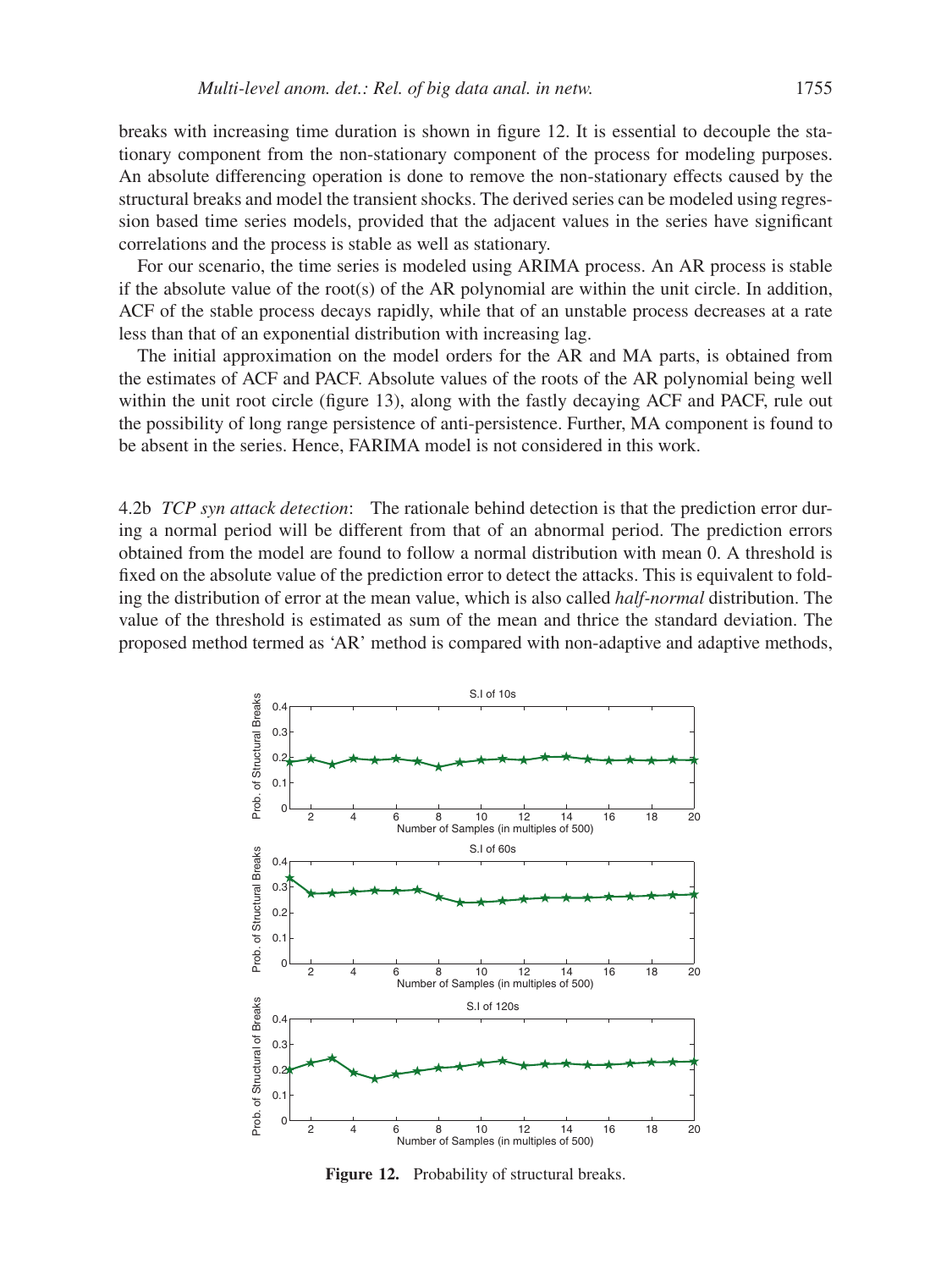

**Figure 13.** Roots of difference series.

referred to as CUSUM and Entropy methods. The details of these techniques can be found in our paper (James & Murthy 2012).

In addition, we also propose a new estimate called the poles of transfer function which measures stability of the discrete linear systems under study. Sequential tracking of one or mroe roots of the AR polynomial at regular intervals of time enables distinguishing between normal and anomalous periods. During an attack, there will be change in the expected mean and variance, which can be captured by estimating the roots over each window of samples.

4.2c *Attack simulation*: Low intensity TCP SYN DoS attacks, similar to the ones discussed in Siris & Papagalou (2004) and Liu & Kim (2010b) are studied in this work. In such attacks, the attacker aims to degrade the efficiency of the service rather than denying the service completely, by flooding the network with large number of spoofed SYN packets.

Attacks of different rates and varied natures have been simulated: (i) Attacks with rate uniformly varying between 10 and 20 syns/s (mean rate is 13.26 syns/s). (ii) Attacks with rate uniformly varying between 2 and 8 syns/s (mean rate is 3.19 syns/s) and (iii) Slowly increasing/decreasing attacks with rate varying between 0.5 and 5 syn/s. The rate is incremented/decremented in a step fashion by 0.005 between 0.5 and 5, after sending each SYN packet (mean rate is 0.91 syns/s). This is a modification on the stealth attack discussed in Liu & Kim (2010b), where the attack rate always increases. Each type of attack is simulated for over 50 times with duration of nearly 3 h. Traffic trace at the victim server is collected and is mixed with normal traffic for sampling intervals of 10 s, 60 s and 120 s across all three data sets to create the attack traffic.

4.2d *Results*: It is empirically observed that for Auto Regressive models, the appropraite model order 3. Performance for all the three models are compared in terms of False Positives (FP), False Alarm Time (FAT) which is a mean distance between two consecutive alarms, Detection Rate (DR) and Detection Delay (DD). The evaluation for one of the SYN Attacks is mentioned in table 9, others are mentioned in James & Murthy (2012) help us in concluding that the AR method, in terms of False Positives, performs better than the other two with 100% DR. CUSUM method gives 100% DR but has larger FP. It is also concluded that the entropy method appears to be inefficient. Another desirable feature of AR is that false alarms are wide apart, thus making it desirable for sequential decision techniques. As the proposed technique models the dynamics of the system at finer time scales, it is a strong contender for detecting low rate attacks. It can be concluded that the proposed approach gives 100 % detection rate with false positive as low as  $0.9\%$ .

To quantify the concept of the poles of the transfer function as its stability measure, analyses are conducted on sampling intervals of 10 s and for attacks with rate varying between 10 and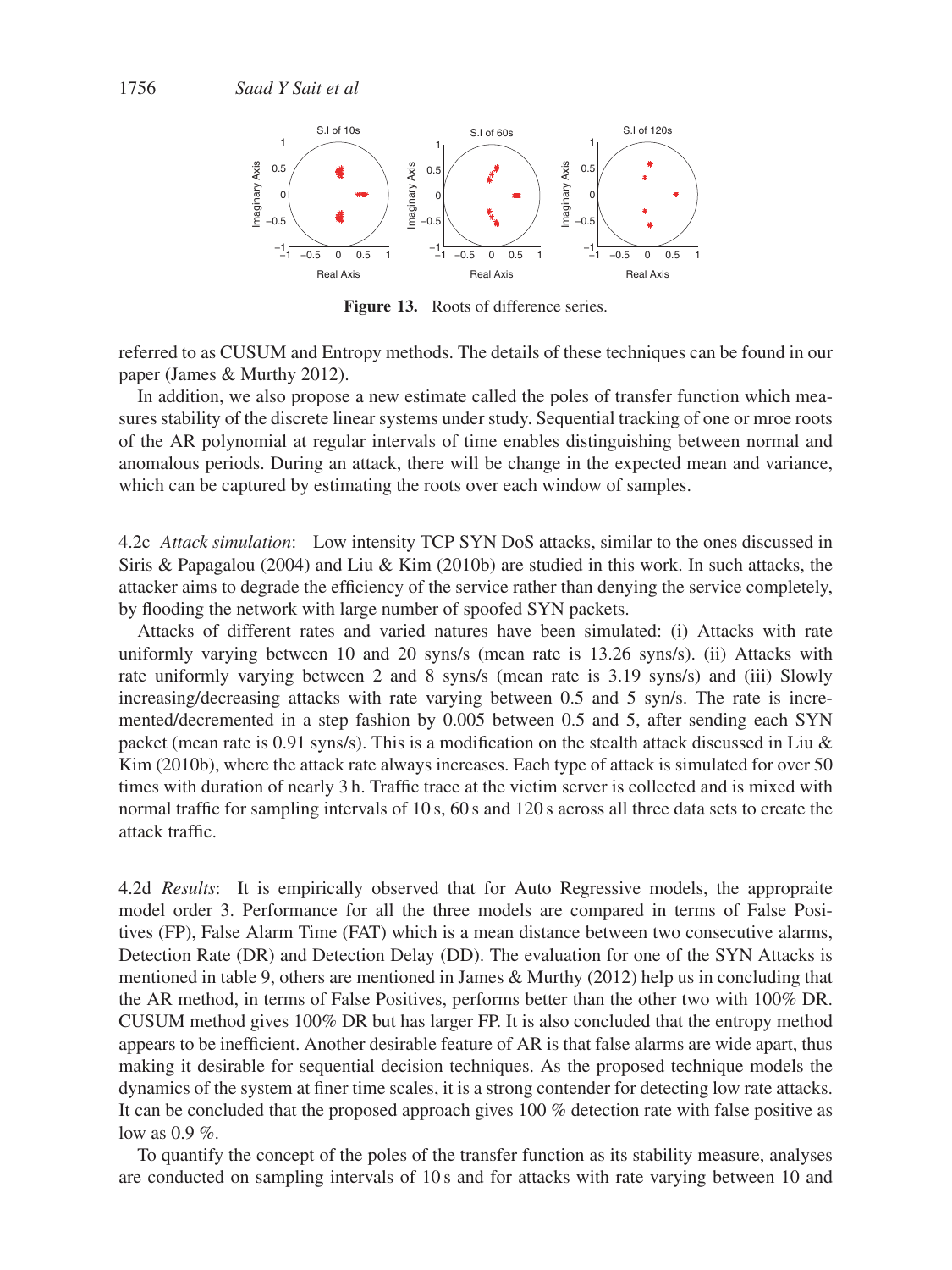|              |                    | (a) Sampling Interval: 10s                            |                           |
|--------------|--------------------|-------------------------------------------------------|---------------------------|
| Method       | $FP(\%)$           | DD(sampling units)                                    | $DR(\%)$                  |
| AR           | 2.79               |                                                       | 100                       |
| <b>CUSUM</b> | 6.39               | 1                                                     | 100                       |
| Entropy      | 0.5                | 37.9                                                  | 96.67                     |
|              |                    | (b) Sampling Interval: 60s                            |                           |
| Method       | $FP(\%)$           | DD(sampling units)                                    | $DR(\%)$                  |
| <b>AR</b>    | 1.5                |                                                       | 100                       |
| <b>CUSUM</b> | 6.84               | 1                                                     | 100                       |
| Entropy      | 0.5                | 1                                                     | 95                        |
|              |                    | (c) Sampling Interval: 120s                           |                           |
| Method       | $FP(\%)$           | DD(sampling units)                                    | $DR(\%)$                  |
| <b>AR</b>    | 0.9                |                                                       | 100                       |
| <b>CUSUM</b> | 6                  | 1                                                     | 100                       |
| Entropy      | 0.5                | 1                                                     | 80                        |
|              |                    | (d) False Alarm time for different Sampling Intervals |                           |
| Method       | 10 <sub>s</sub>    | 60s                                                   | 120s                      |
| <b>AR</b>    | 44.39 (7.39 min)   | 64.85 (64.85 min)                                     | 146.31 (292.62 min)       |
| <b>CUSUM</b> | 17.17 (2.86 min)   | 15.59 (15.59 min)                                     | $16.40(32.8 \text{ min})$ |
| Entropy      | 250.25 (41.70 min) | 177.54 (177.54 min)                                   | 93.65 (187 min)           |
|              |                    |                                                       |                           |

**Table 9.** SYN attack of 10 to 20 syns/second.

20 syns/s. The roots of the AR polynomial are computed over a window size of 2000 samples at a time, which is shifted by 1000 samples during the next estimation. The sequential change in the estimated values of the root during an attack and non-attack period is shown in figure 14(a). The absolute value of the roots during an attack is relatively higher compared to that of a nonattack period. The spread of the roots during attack and non-attack period in a complex plane is shown in figure 14(b). Since the attacks simulated are not high rate in nature, the system does not become unstable (i.e., service getting completely disrupted), but shows a tendency to move towards the unstable region (i.e., efficiency of the service is affected). This may cause some misclassification due to overlap of attack and non-attack regions, which can be observed in figure 14(b), where a number of points belonging to both the regions lie near the boundary of separation.

## 4.3 *Systematic downloading (application layer)*

Academic institution libraries are now subscribed to a large number of publishers like IEEE, ACM, etc. for scientific content. Researchers at these academic institutions are allowed access to resources for their personal use. Systematic downloading refers to an attempt to steal subscribed content by downloading for indefinite periods of time, with the malicious intent of selling it to others or for other personal benefits. This act violates the terms of usage between the publisher and subscriber, followed by cessation of access to the content. Baker & Tenopir (2006) reported past significant incidents and consequences of systematic downloading. Vendors are reluctant to reveal specifics about detection, as this information may be used in turn to bypass detection. We have modeled the access to publishers as a time series, and thereby detect systematic downloads.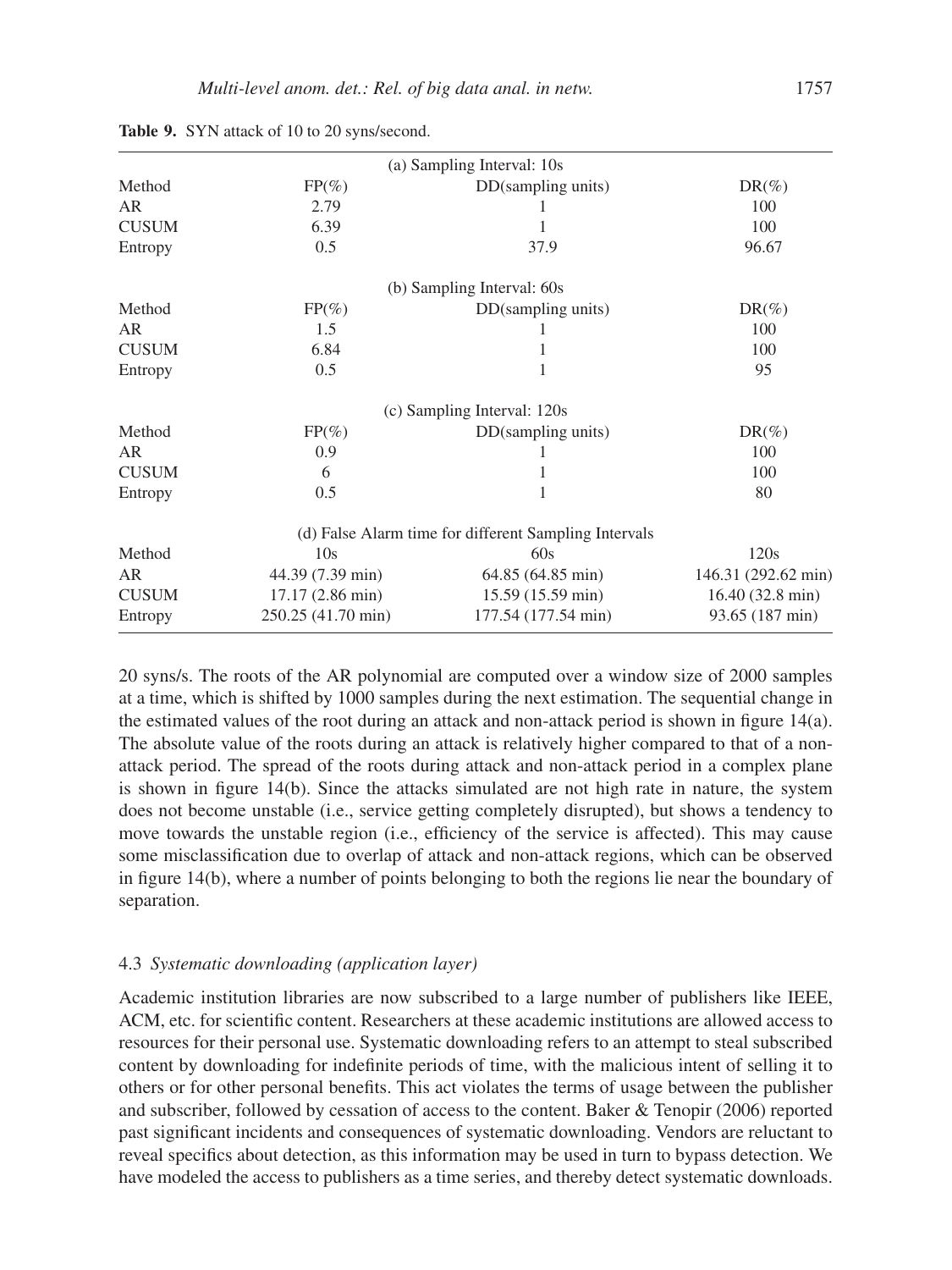

**Figure 14.** (**a**) Sequential behavior of roots; (**b**) Region of normal and attack period.

The location of the *roots* of the AR model may be used to detect systematic downloads. This is similar to our observation of the roots for DDoS attacks.

4.3a *Dataset*: At an institutional level, the proxy server acts as an intermediary for requests. It logs the details of all the requests from the client. User access pattern for the subscribed content, which is available in the logs, can be used to train models for detection of systematic downloading (Bhandari *et al* 2014). For this task, Normal and Systematic download traffic request are analysed as mentioned below.

- *Normal traffic request*: Proxy logs were pre-processed to obtain traffic requests of the entire institute to the subscribed publishers, over a period of four months. Traffic to each publisher was modeled separately.
- *Systematic download traffic request*: Due to unavailability of systematic downloading traffic in logs, an emulation architecture as shown in figure 15 was designed. Configuration of emulation parameters such as download speed of files, number of documents in Web server, distribution of file size, were obtained from the proxy logs. A large number of simulations were carried out with varying download rate to make emulation a true replica of the real time behavior. The order in which the files were downloaded was randomized to remove correlation between requests.

4.3b *Features*: Appropriate features must be identified which can distinguish between normal and abnormal traffic. We have used number of requests (to a particular publisher) per sampling interval for detecting systematic downloads. Fixing a threshold on number of requests to detect systematic downloads will generate false alarms for bursts in traffic. On the other hand, a persession threshold may cause interrupted access to subscribed content. Hence, suitable models are required to distinguish systematic downloading from normal access. The number of requests to a publisher was modeled as a time series, and an AR model was used to capture the relationship between successive values in the time series. The *roots* of the AR model are then used to distinguish systematic downloading from the normal case. In addition, *Line Spectrum Pairs* has also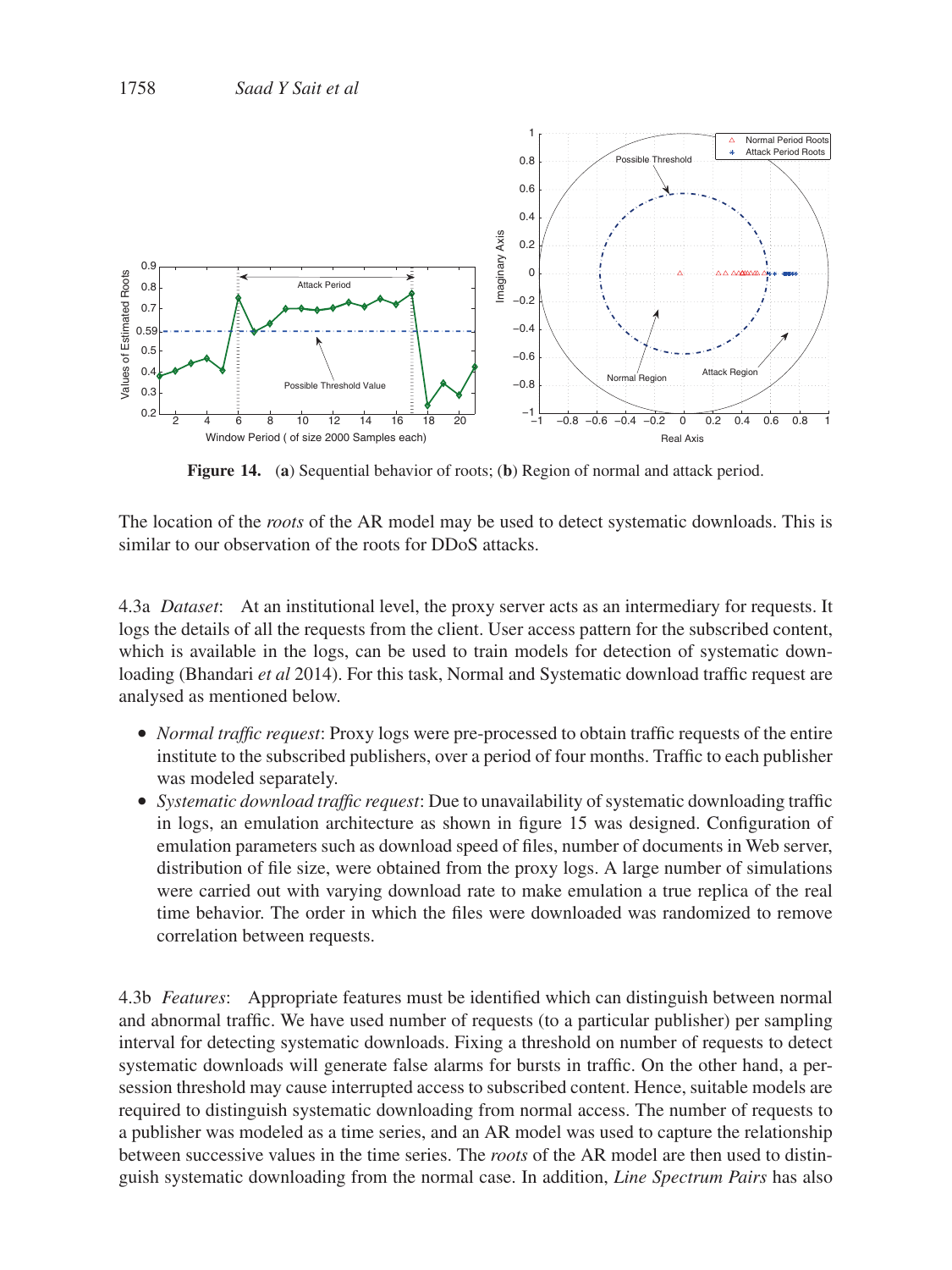

**Figure 15.** Systematic downloading emulation topology.

been used as a feature for model creation. A small perturbation in the LPC coefficients leads to significant changes in the roots of the AR model. Line Spectrum Pairs (LSPs) have better sensitivity to noise and show better interpolation properties when compared to LPC coefficients. An all-pole filter  $H(z) = \frac{1}{A(z)}$ , where  $A(z)$  is given by

$$
A(z) = 1 + a_1 z^{-1} + \dots + a_p z^{-p},
$$
\n(13)

where  $p$  is the order of the LP analysis and  $a_i$  represents the LP coefficients. The inverse filter polynomial can be decomposed into two polynomials

$$
P(z) = A(z) + z^{-(p+1)}A(z^{-1})
$$
\n(14)

and

$$
Q(z) = A(z) - z^{-(p+1)} A(z^{-1}).
$$
\n(15)

Contrary to the roots of  $A(z)$  which lie inside the unit circle (set of complex numbers of the form  $z = e^{i\theta}$ , roots of  $P(z)$  and  $Q(z)$  lie on the unit circle. Paliwal (1992) explains how LSPs are obtained and its advantages.

4.3c *Systematic download detection*: Systematic downloads have been detected by modeling normal behavior using signal processing and one class classification techniques.

- *Signal Processing Method*: The poles of an all-pole filter are the roots of the inverse filter. As mentioned before, the position of the roots have been used to detect systematic downloading.
- *Data description*: As normal traffic is the norm, a large number of examples of normal traffic are available from the proxy logs. Since details about distribution of normal data cannot be discerned, it is necessary to model the boundary of the normal class. This method is different from the standard classification methods and is termed as *one class* classification. Tax & Duin (2004) presents Support Vector Data Description (SVDD), a method which is robust against anomalies and provides spherically shaped boundaries around a dataset without estimating data density.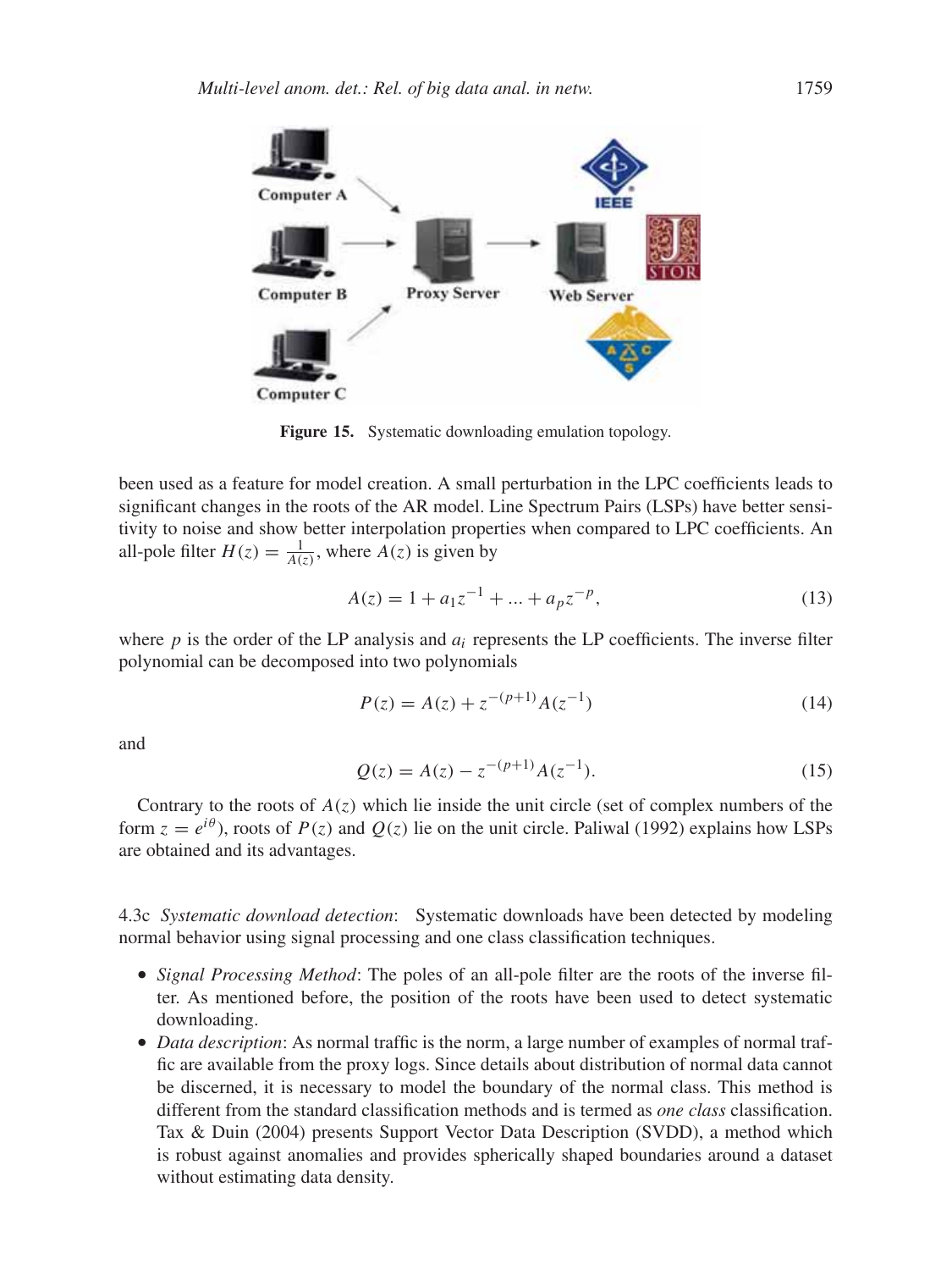SVDD translates the one class scenario to that of finding a minimum enclosing hypersphere (of center  $a$  and radius  $R$ ) that contains normal input data. For a function,

$$
f(x) = ||x_i - a||^2 - R^2,
$$
\n(16)

where  $x_i$  is a training object, the boundary of the hypersphere is described by the set x:  $f(x) = 0 \wedge x \in \chi$ . This set is termed as the set of support vectors. The parameters of f (x) are to be chosen such that  $f(x) \le 0$  for normal data and  $f(x) > 0$  for anomalous points. The parameters (i.e., center a and radius  $R$ ) can be calculated by solving the optimization problem as shown in Eq. (17):

$$
\min_{R,c,\xi} R^2 + C \sum_{i=1}^n \xi_i
$$
\n
$$
s.t. \forall_{i=1}^n f(x) = ||x_i - a||^2 - R^2 - \xi_i
$$
\n
$$
\forall_{i=1}^n : \xi_i \ge 0.
$$
\n(17)

In Tax & Duin (2004), the details of solving the above mentioned optimization problem is discussed. The parameter C controls the trade-off between the volume and the errors. Omission of some data points might lead to concise description of data. Slack induced by discarded data points is observed by variables  $\xi_i$ . To test an object z, the distance from the center of the sphere is calculated. A test object is classified as normal by calculating distance from the center, which is given as

$$
\|z - a\|^2 \le R^2. \tag{18}
$$

4.3d *Experiments and results*: Time series of the number of requests for subscribed content to different publishers was extracted from the proxy server logs over a period of four months. The data generated, as discussed in section 4.3a, was used for analysis purposes. Time series of number of requests was obtained for each publisher separately, and roots of the AR model and LSP were calculated. Two methods for detection were used:

## (i) *Signal processing method*

By sequentially tracking one or more roots of the AR polynomial at regular intervals, systematic downloads can be distinguished from normal downloads. At the time of systematic downloading, roots tend to move towards the boundary of the unit circle. During systematic downloading, there will be a change in expected mean and variance, which can be captured by estimating the roots over each window of samples.

Figure 16 shows the clustering of roots at the time of systematic downloading, which suggests that roots pertaining to the same download behavior get clustered together. It is also evident that roots belonging to systematic downloading traffic are closer to the unit circle.

This is similar to our observation in the case of DDoS attacks, that anomalous behavior leads to models with roots close to the unit circle, which indicate instability.

## (ii) *Data description method*

A large number of experiments were performed with varying parameters like different polling interval of time series, and C parameter (see eq. (17)), kernel functions and its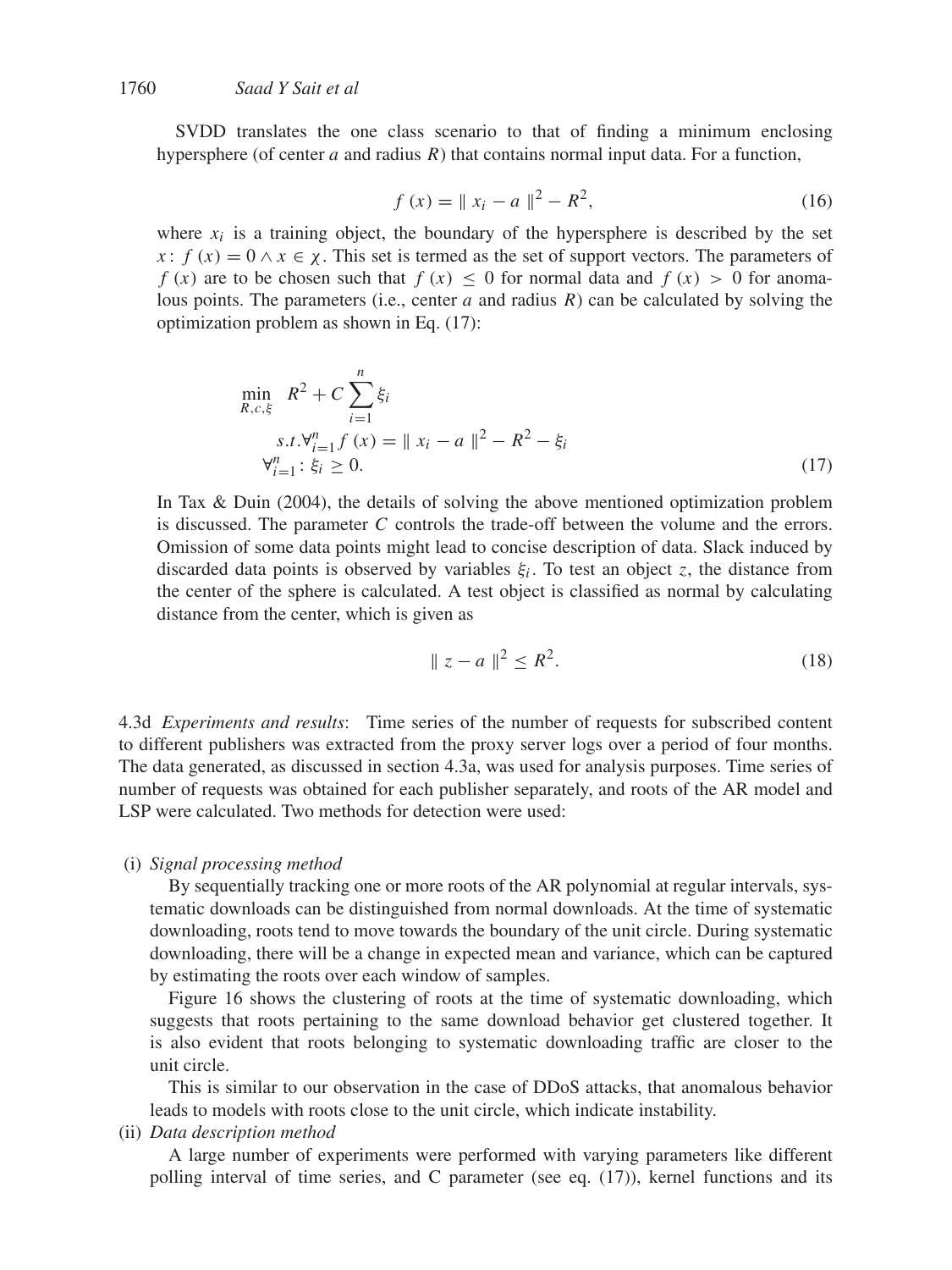

**(a)** Polling Interval− 5 seconds

**(b)** Polling Interval− 10 seconds

Figure 16. Clustering of roots at 5 and 10 seconds.



**Figure 17.** Description of normal data along with support vectors using Gaussian kernel.

parameters in SVDD, to detect systematic downloading. Performance of SVDD has been investigated on the following set of features derived from roots of the AR model and LSPs:

- (a) AR model roots
- (b) Magnitude and Phase of AR roots (MPAR)
- (c) LSP roots
- (d) Distance between LSP roots (DLSP).

Figure 17 indicates that normal data is enclosed in a hypersphere bounded with support vectors, represented as green solid points.  $F_1$  measure has been computed for comparative evaluation of features. Figure 18 shows the  $F_1$  measure for AR roots and LSPs using linear kernel for different values of C, with polling interval of the time series being 5 seconds. A lot of variation is observed with different C values for the same feature. It can be inferred that with finely tuned SVDD parameters, distance between LSP roots outperforms other features. This fact is further verified in table 10.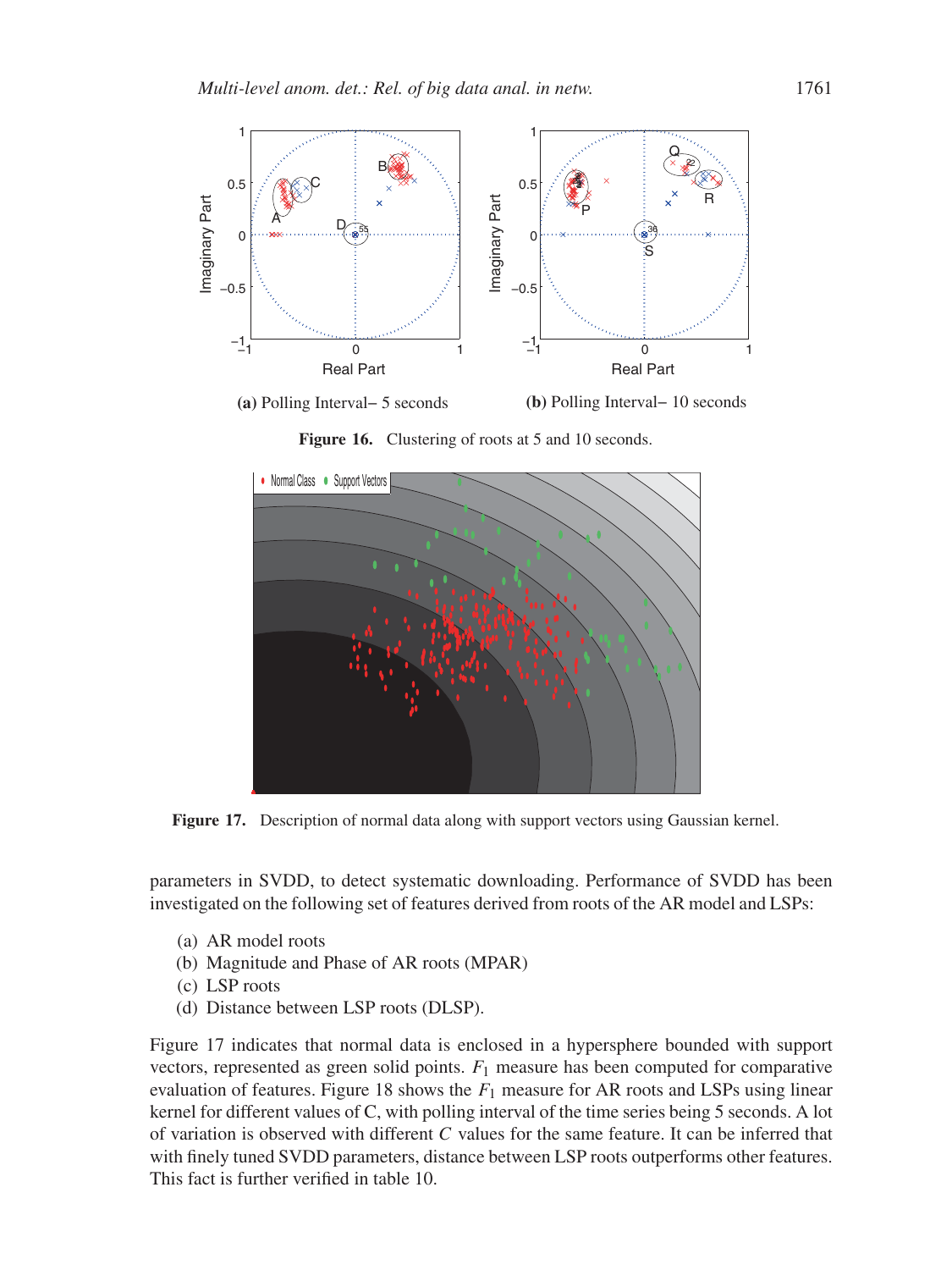

Figure 18. F-measure for linear kernel at different values of C for all the four features.

**Table 10.** Accuracy and F-measure using the derived features for linear, polynomial and Gaussian kernel at 5 and 10 seconds polling interval.

|             |                  |       | Linear<br>Polynomial |       |                  | Gaussian |                  |
|-------------|------------------|-------|----------------------|-------|------------------|----------|------------------|
|             |                  | 5 sec | $10 \text{ sec}$     | 5 sec | $10 \text{ sec}$ | 5 sec    | $10 \text{ sec}$ |
| AR roots    | F-Measure        | 0.88  | 0.85                 | 0.88  | 0.86             | 0.89     | 0.85             |
|             | Accuracy         | 99.5  | 99.2                 | 99.5  | 99.3             | 99.5     | 99.39            |
| <b>MPAR</b> | <i>F-Measure</i> | 0.59  | 0.69                 | 0.55  | 0.70             | 0.54     | 0.69             |
|             | Accuracy         | 98.4  | 99.0                 | 99.4  | 99.4             | 98.1     | 99.3             |
| LSP roots   | <i>F-Measure</i> | 0.89  | 0.87                 | 0.90  | 0.87             | 0.90     | 0.87             |
|             | Accuracy         | 99.4  | 99.4                 | 99.5  | 99.3             | 99.5     | 99.3             |
| <b>DLSP</b> | <i>F-Measure</i> | 0.88  | 0.85                 | 0.88  | 0.80             | 0.89     | 0.86             |
|             | Accuracy         | 99.4  | 99.2                 | 99.4  | 99.1             | 99.4     | 99.3             |

4.3e *Discussion*: In this section, we discussed how time series analysis and pattern analysis techniques can be used in tandem to detect anomalies at different layers in the TCP/IP stack. LP model is a very simple model that is able to capture differences in the network characteristics, adjust itself based on these characteristics, and estimates the future from the past. This prediction can be used to detect faults in the system. Moreover, features are extracted from the time series which are further used in classification techniques to make detection system more robust.

## **5. Anomaly detection at IP layer**

## 5.1 *Experimental set-up*

Figure 2 shows the complete architecture used for simulation. Proxy server logs were utilised in order to perform a trace-driven emulation. A client was used to generate these requests to a web server, and the incoming and outgoing bytes were recorded at the client in each sampling interval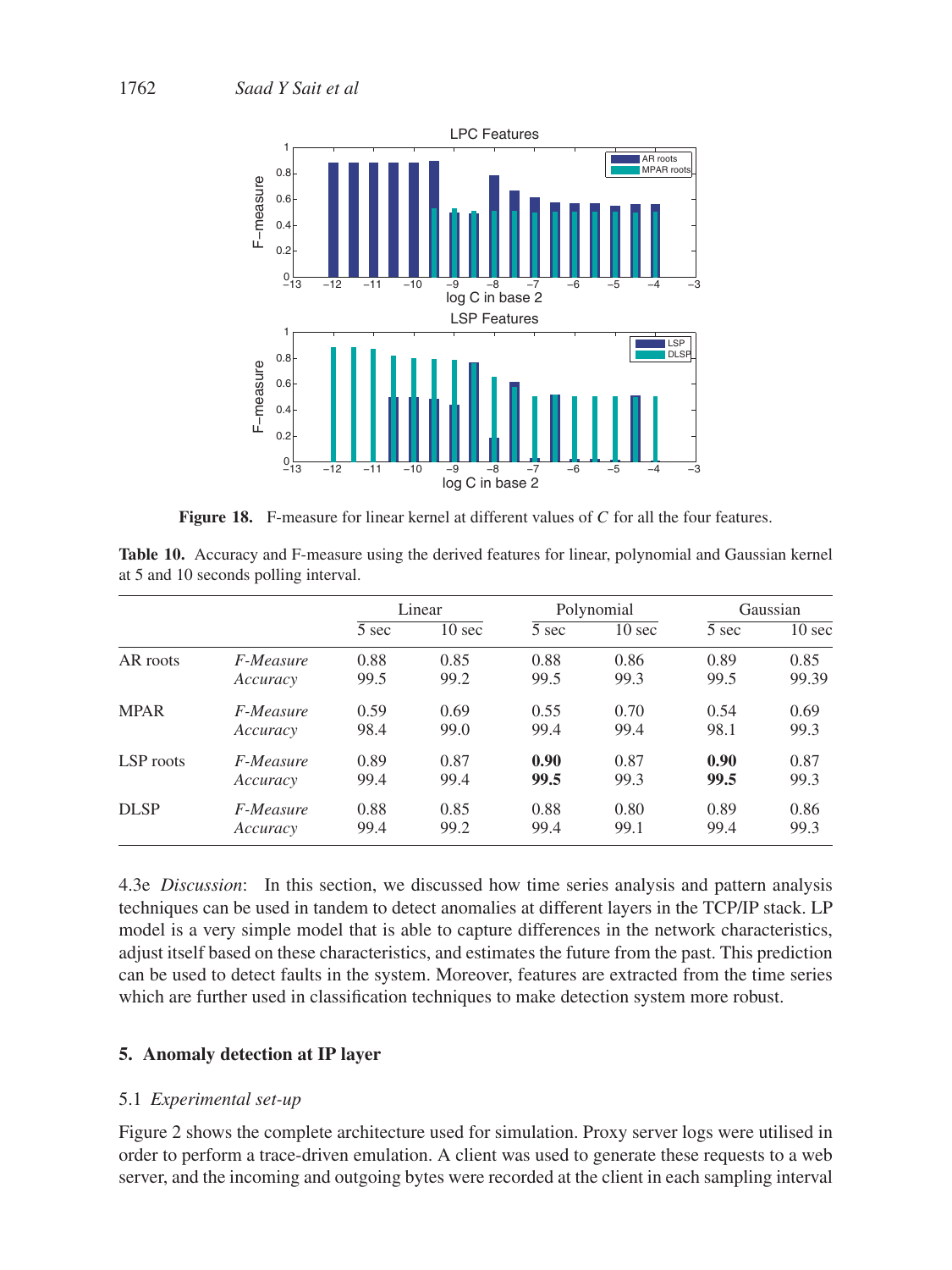in order to obtain a time series. The time series thus obtained for 50 random normal users was used to build the normal model.

Similarly, each attack (abusive usage, systematic downloading and DDoS) was emulated, and a time series recorded for each. For abusive usage of Internet access, 5 low bandwidth users were replaced with 5 random high bandwidth users and emulation was performed with the same configuration as the normal data simulation. For systematic downloading, one of the low bandwidth users was made as the attacker, and received and transmitted bytes were recorded at the interface. Various attack rates were emulated for testing our techniques. Similarly, abnormal data was obtained for DDoS attacks by attacking the Web-server and data recorded.

## 5.2 *Results*

Figure 19 shows the auto correlation function (ACF) of the differenced time series of the number of bytes at the interface. It is very clear from the plot that the differenced time series is stationary and thus it can be modelled using auto regressive (AR) modelling. Model order for prediction was obtained using the Partial ACF. Model parameters were then estimated, and predictions computed. The difference between the estimated and observed values was used as a cue for detection of various anomalies. For each experiment, false alarm rate and miss rate were calculated for varying thresholds on the difference between the estimated and observed values.

5.2a *Abusive usage and network layer*: Figure 20 shows False Alarm rate, Miss rate and ROC curve. A suitable threshold may be chosen so as to have a balance between the number of misses and false alarms.

5.2b *Systematic downloading and IP layer*: Various systematic downloading attacks were simulated and false alarm rate and miss rate were plotted as shown in figure 21. As compared to abusive usage, this detection mechanism should not fail to detect any attack even if it makes more false alarms as these will be filtered at higher layers.

5.2c *DDoS attack and IP layer*: FAR and MR plot for various rates of DOS attack. Similar to the case of systematic downloading, this detection mechanism also should not fail to detect any attack even if it makes more false alarms, as shown in figure 22 these will be filtered at higher layers.



**Figure 19.** Auto correlation function for differenced time series.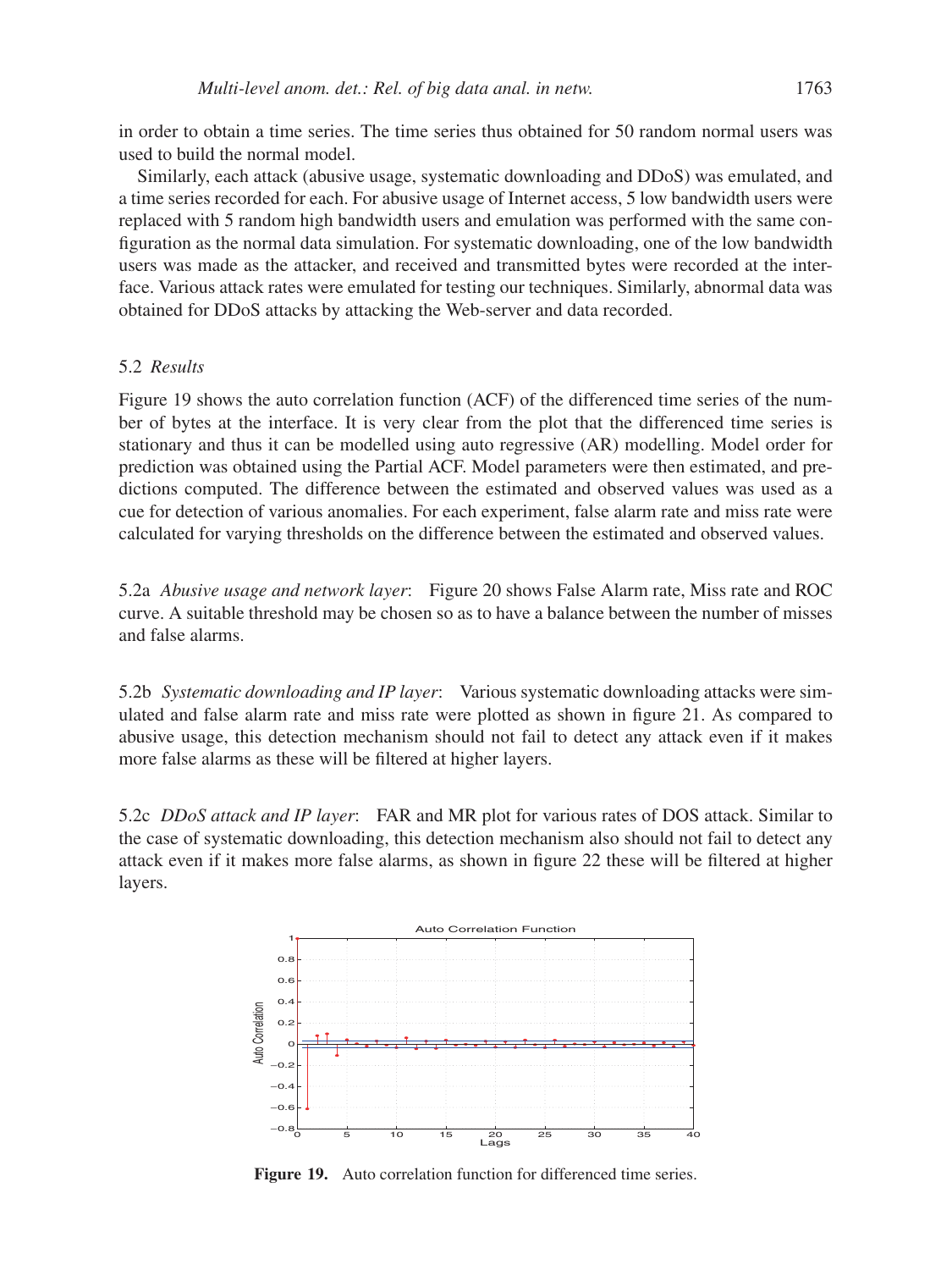

**Figure 20.** (**a**) The False alarm rate; (**b**) the miss rate and at different thresholds; (**c**) the receiver operating characteristics for detection of abusive Internet access.



**Figure 21.** (**a**) The false alarm rate and (**b**) the miss rate for detection of various rates systematic downloading at various thresholds.



**Figure 22.** (**a**) The false alarm rate and (**b**) the miss rate for detection of various rates DOS attack at various thresholds.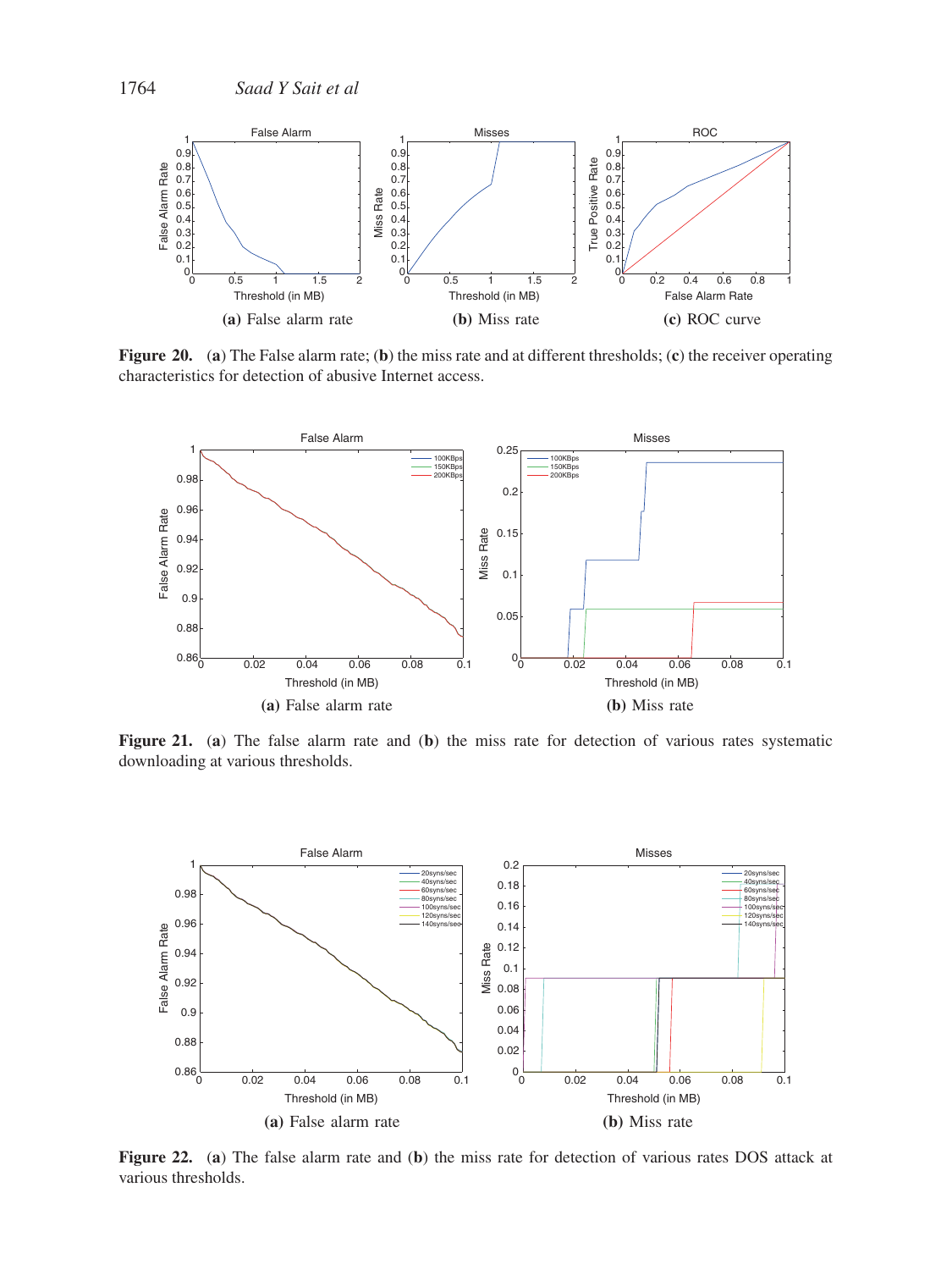#### 5.3 *Discussion*

In general, there are different thresholds for different types of intrusions. For the case of systematic downloading and DDoS attacks, the threshold has to be low so that the possibility of a miss is less. The threshold for abusive usage may be chosen so as to have a balance between the number of misses and false alarms.

## **6. Conclusion**

In this paper, we have described anomaly detection techniques at different layers of TCP/IP stack — two internal threats (systematic downloading and abusive Internet access), and one external threat (DDoS attacks). We showed how anomalies in traffic (systematic downloading, DDoS attacks, traffic volumes) can be detected with good accuracy using time series analysis. We also showed how anomalies in Internet access may be detected accurately using machine learning. Further we described an innovative technique to classify URLs. All are applicable at the edge and may be incorporated into an NIDS.

We propose three scenarios in which these techniques may be combined at the NIDS. (i) Traffic volumes are modeled and analysed on an ongoing basis at the network layer, whereas detection of systematic downloads and DDoS attacks are only triggered when an anomaly is detected at the network layer, thereby saving system resources; essentially the traffic volume analyzer filters out the abnormal traffic. (ii) The IP address of a user requesting a download is known at the network layer; systematic downloads are detected at the application layer, and URLs may be classified as belonging to subscription websites at the application layer. Putting together the three pieces of information, the location of the user performing a systematic download may be known. (iii) Detection of abusive bandwdith usage along with URL classification leads to better user modeling and detection of abusive Internet access.

#### **Acknowledgements**

We thank Mr. A Ramasamy for contributing resources from his thesis for this work. This work was carried out under the IU-ATC project funded by the Department of Science and Technology (DST), Government of India and the UK EPSRC Digital Economy Programme.

#### **References**

- Al-Nashif Y, Kumar A A, Hariri S, Qu G, Luo Y and Szidarovsky F 2008 Multi-level intrusion detection system. *In: International Conference on Autonomic Computing*
- Arshadi L and Jahangir A-H 2011 Entropy based syn flooding detection. *In: Local Computer Networks (LCN), 2011 IEEE 36th Conference on*. IEEE
- Baker G and Tenopir C 2006 Managing the unmanageable: Systematic downloading of electronic resources by library users. *J. Library Admin.* 44: 11–24
- Berry M W, Browne M, Langville A N, Pauca V P and Plemmons R J 2007 Algorithms and applications for approximate nonnegative matrix factorization. *Comput. Stat. Data Anal.* 52(1): 155–173
- Bhandari A, Khare S, Murthy H *et al* 2014 Systematic downloading: Analysis and detection. *In: Signal Processing and Communication Systems (ICSPCS), 2014 8th International Conference on*. IEEE
- Blanco R and Lioma C 2007 Random walk term weighting for information retrieval. *In: Proceedings of the 30th annual international ACM SIGIR conference on Research and development in information retrieval*. ACM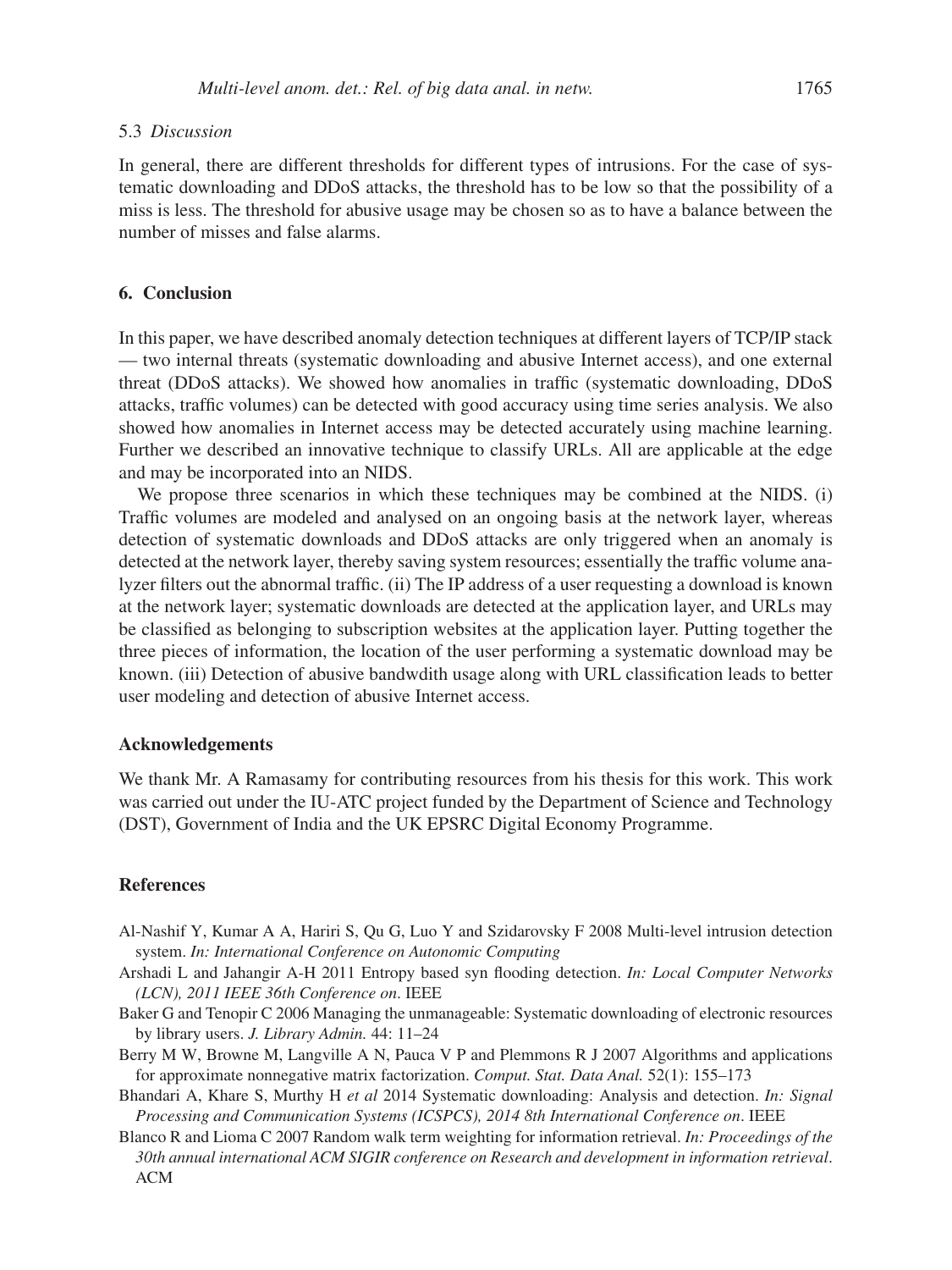- Bommepally K, Glisa T, Prakash J, Singh S and Murthy H 2010 Internet activity analysis through proxy log. *In: National Conference on Communications (NCC)*
- Canny J 1986 A computational approach to edge detection. *IEEE Trans. Pattern Anal. Mach. Intell. (PAMI)* 8(6): 679–698
- Chin S C, Ray A and Rajagopalan V 2005 Symbolic time series analysis for anomaly detection: A comparative evaluation. *Signal Process.* 85(9): 1859–1868. ISSN 0165-1684. URL http://www.sciencedirect. com/science/article/pii/S0165168405001039
- Choi B and Yao Z 2005 Web page classification\*. *In: Foundations and Advances in Data Mining*. Springer, 221–274
- Chu S-I and Chang S-C 2007 Time-of-day internet-access management by combining empirical data-based pricing with quota-based priority control. *IET Commun.* 1: 587–596
- Deerwester S, Dumais S T, Furnas G W, Landauer T K and Harshman R 1990 Indexing by latent semantic analysis. *J. Am. Soc. Inform. Sci.* 41: 391–407
- Dini G, Fabio M, Saracino A and Sgandurra D 2012 MADAM: A multi-level anomaly detector for android malware. *Lecture Notes in Computer Science* 7531: 240–253
- Divakaran D, Murthy H and Gonsalves T 2006a Detection of syn flooding attacks using linear prediction analysis. *In: Networks, 2006*. *ICON '06*. *14th IEEE International Conference on*, volume 1. ISSN 1556– 6463
- Divakaran D M, Murthy H A and Gonsalves T A 2006b Detection of syn flooding attacks using linear prediction analysis. *In: Networks, 2006*. *ICON'06*. *14th IEEE International Conference on*, volume 1. IEEE
- Divakaran D M, Murthy H A and Gonsalves T A 2006c Detection of SYN flooding attacks using linear prediction analysis. *In: International Conference on Networks (ICON)*
- Garcia-Teodoro P, Verdejo J D, Fernandez G M and Vazquez E 2009 Anomaly-based network intrusion detection: Techniques, systems and challenges. *Comput. Security* 28: 18–28
- Guirguis M, Bestavros A, Matta I and Zhang Y 2005a Reduction of quality (roq) attacks on internet endsystems. *In: INFOCOM 2005*. *24th Annual Joint Conference of the IEEE Computer and Communications Societies*. *Proceedings IEEE*, volume 2. IEEE
- Guirguis M, Bestavros A, Matta I and Zhang Y 2005b Reduction of Quality (RoQ) Attacks on Internet End-Systems. *In: International Conference on Computer Communication (INFOCOM)*, volume 2
- Hassan S, Mihalcea R and Banea C 2007 Random walk term weighting for improved text classification. *Int. J. Semantic Comput.* 1(04): 421–439
- He Z and Liu Z 2008 A novel approach to naive bayes web page automatic classification. *In: Fuzzy Systems and Knowledge Discovery*. *2008 FSKD '08*. *Fifth International Conference on*, volume 2
- James C and Murthy H A 2012 Decoupling non-stationary and stationary components in long range network time series in the context of anomaly detection. *In: Local Computer Networks (LCN)*. *2012 IEEE 37th Conference on*. IEEE
- Kan M-Y and Thi H O N 2005 Fast webpage classification using url features. *In: Proceedings of the 14th ACM international conference on Information and knowledge management*, CIKM '05. ACM. ISBN 1-59593-140-6
- Khare S, Bhandari A and Murthy H A 2014 Url classification using non negative matrix factorization. *In: Communications (NCC), 2014 Twentieth National Conference on*. IEEE
- Kumar A, Hegde M, Anand S, Bindu B, Thirumurthy D and Kherani A 2000 Nonintrusive TCP connection admission control for bandwidth management of an internet access link. 38: 160–167
- Lee D D and Seung H S 2001 Algorithms for non-negative matrix factorization. *In: NIPS*. MIT Press
- Leland W E, Taqqu M S, Willinger W and Wilson D V 1994 On the self-similar nature of Ethernet traffic (extended version). *IEEE/ACM Trans. Netw.* 2(1): 1–15
- Lin T-C, Sun Y, Chang S-C, Chu S-I, Chou Y-T and Li M-W 2004 Management of abusive and unfair internet access by quota-based priority control. *Comput. Netw. Int. J. Comput. Telecommun. Netw.* 44: 441–462
- Liu H and Kim M S 2010a Real-time detection of stealthy ddos attacks using time-series decomposition. *In: Communications (ICC), 2010 IEEE International Conference on*. ISSN. 1550–3607